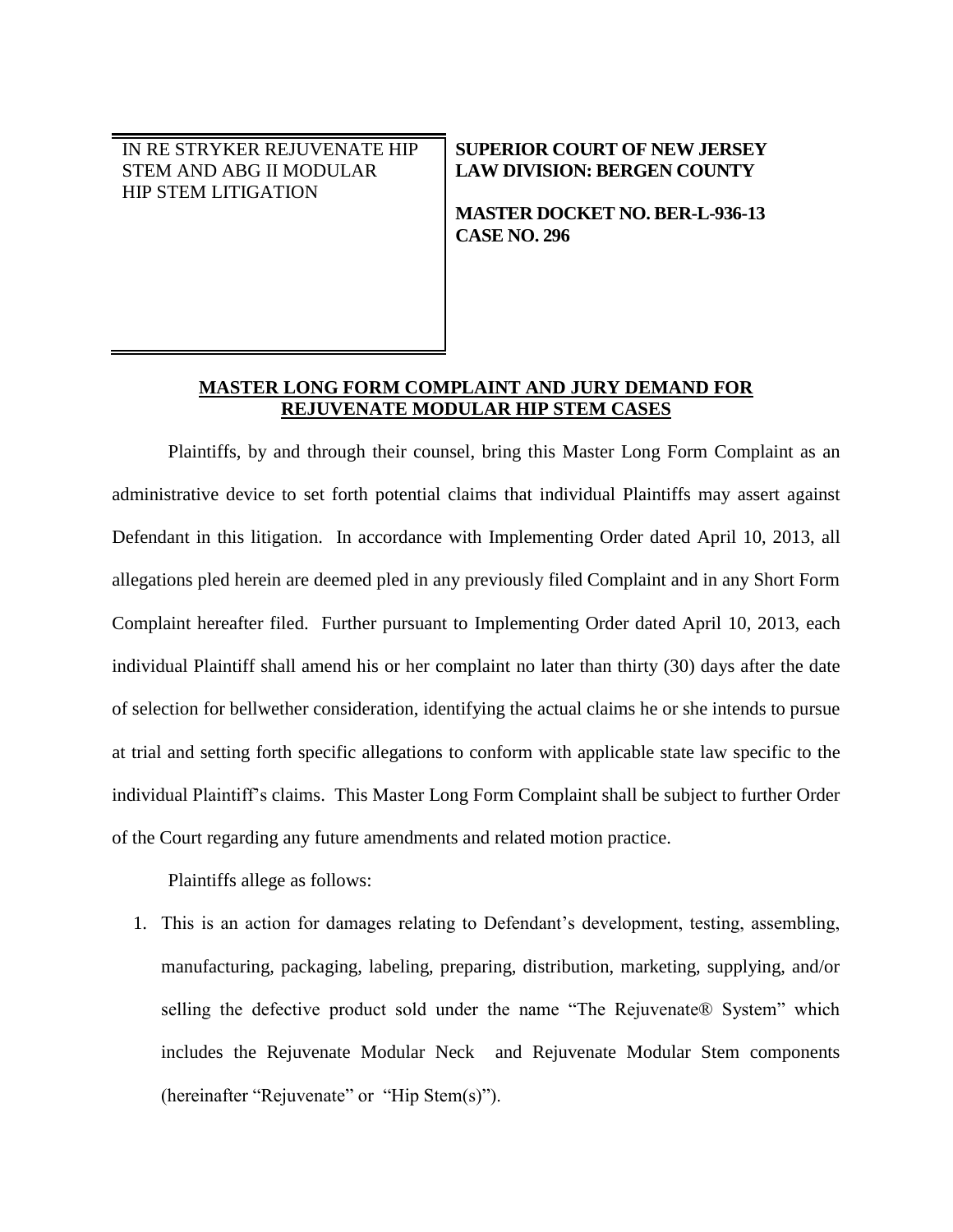#### **PARTIES, JURISDICTION AND VENUE**

- 2. Plaintiffs include women and men who were implanted with the Rejuvenate. Plaintiffs also include the spouses of said women and men, as well as others with standing to file claims arising from the Rejuvenate.
- 3. Venue in this action properly lies in Bergen County as the Defendant conducts substantial business in this county.
- 4. Defendant, Howmedica Osteonics Corp (hereinafter "HOWMEDICA"), d/b/a STRYKER ORTHOPAEDICS is a corporation organized and existing under the laws of New Jersey having its principal place of business located at 325 Corporate Drive, Mahwah, NJ 07430 and conducts business throughout the United States including in the States of New Jersey and New Jersey.
- 5. Jill Doe Manufacturers (1-10), Jack Doe Wholesalers (1-10), Jake Doe Sellers (1-10), Jane Doe Distributors and Marketers (1-10), Jim Doe Health Care Providers (1-10), and Jean Doe (1-10), are corporations, partnerships, companies, persons or other entities involved in the marketing, design, development, manufacture, testing, selling, labeling, packaging, advertising, promoting, supplying, distribution or implantation of the Products, whose identities are not presently known by Plaintiffs. The Doe defendants are sued individually in their official capacity.

#### **THE PRODUCT**

6. At all times material hereto, Defendant Howmedica Osteonics Corp, d/b/a Stryker Orthopaedics (hereinafter referred to as "Defendant") developed, tested, assembled, manufactured, packaged, labeled, prepared, distributed, marketed, supplied, and/or sold the Hip Stem under the name "The Rejuvenate ® System," either directly or indirectly, to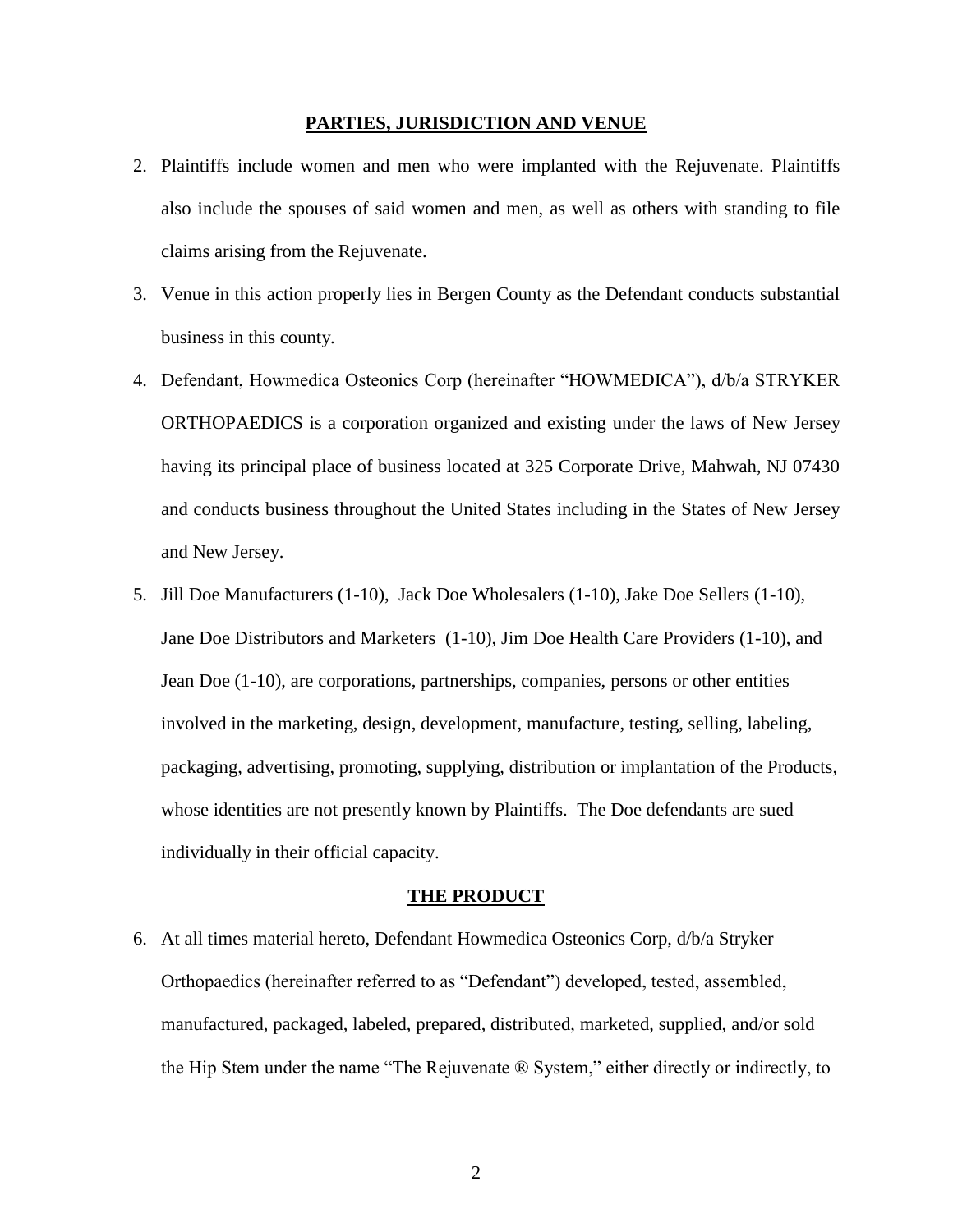members of the general public within the State of New Jersey and outside the State of New Jersey, including Plaintiff herein.

- 7. Defendant's Hip Stem was placed into the stream of interstate commerce and was implanted in Plaintiffs.
- 8. As a direct and proximate result of Defendant placing the Hip Stem into the stream of commerce, Plaintiffs have suffered and continue to suffer both injuries and damages, including, but not limited to: past, present and future physical and mental pain and suffering; past, present and future medical, hospital, rehabilitative and pharmaceutical expenses; lost wages; and other related damages.
- 9. On June 3, 2008, Defendant received FDA clearance to sell its Rejuvenate System in the United States. Sometime during the first week of July of 2012, Defendant issued a voluntary worldwide recall of both the Rejuvenate and ABG II hip replacement systems.
- 10. The Rejuvenate System is a dual modular hip replacement prosthesis. It is indicated for patients requiring primary total hip arthroplasty or replacement due to painful joint disease of the hip resulting from non-inflammatory degenerative arthritis.
- 11. Unlike most prosthetic hip implants, the Rejuvenate System is an artificial hip replacement device consisting of two basic components: a chrome cobalt neck that is inserted into a titanium stem. The Rejuvenate System can be used interchangeably with any number of Stryker bearing surface components (which comprise the ball and an acetabular cup or socket). The bearing surface system or components are unrelated to the Rejuvenate System's method of failure.
- 12. The titanium stem is manufactured utilizing a proprietary titanium alloy consisting of titanium, molybdenum, zirconium, and iron, which is commonly referred to as "TMZF."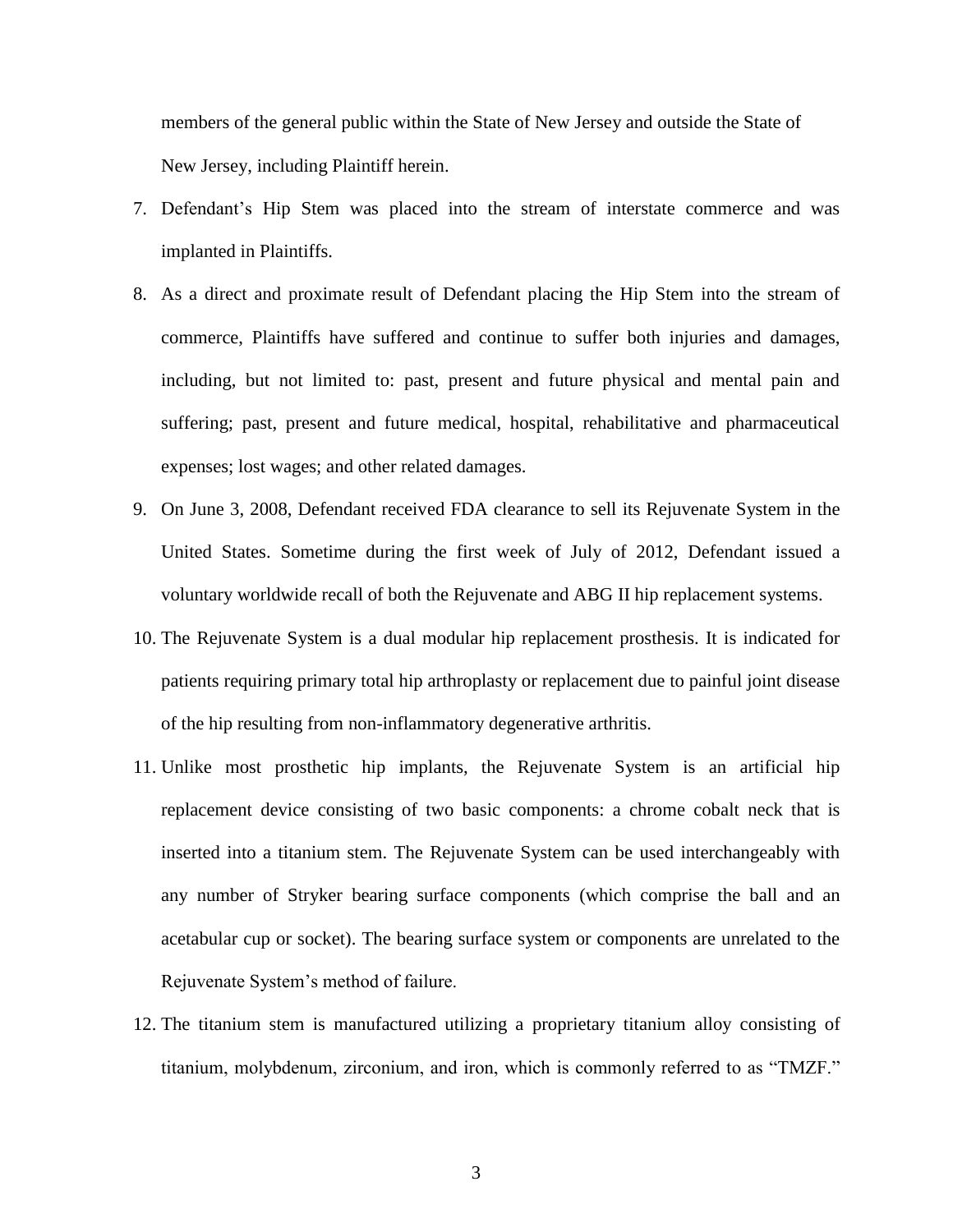This alloy was designed and patented by Defendant and is unlike any other titanium alloy employed in the manufacture of other prosthetic hip implants. Defendant claims in its promotional materials for the Rejuvenate System that its proprietary alloy is both stronger and less rigid than other titanium alloys. Defendant also claims that this particular TMZF titanium alloy has been tested and proven by Defendant to resist the effects of corrosion and fretting.

- 13. At all times material hereto, the Rejuvenate implanted in Plaintiff was designed, manufactured, marketed, retailed, distributed, and/or supplied by Defendant.
- 14. After the implantation of the Hip Stem, Plaintiff began experiencing significant pain and discomfort in the area of the Hip Stem.
- 15. Diagnostic workup revealed one or more of the following findings: the presence of pseudotumor formation, the existence of a fluid collection about the hip prosthesis, and/or blood testing indicating the presence of heavy metal ions.
- 16. Based upon these findings and in light of worsening symptoms, Plaintiff has or will undergo revision surgery for removal of the Hip Stem, or needs to have revision surgery but medically cannot endure such surgery at the present time. During that surgery, it has or will be discovered that, in fact, there was significant evidence of heavy metal toxicity including one or more of the following findings: the presence of milky, turbid fluid; large pseudotumor formation; soft tissue necrosis; muscle loss and/or bony necrosis at the proximal femur.

#### **THE STRYKER REJUVENATE HISTORY**

17. In February of 2009, Stryker officially released its Rejuvenate Modular Primary Hip System, the latest evolution in the Defendant's OmniFit and Secure-Fit Hip systems,

4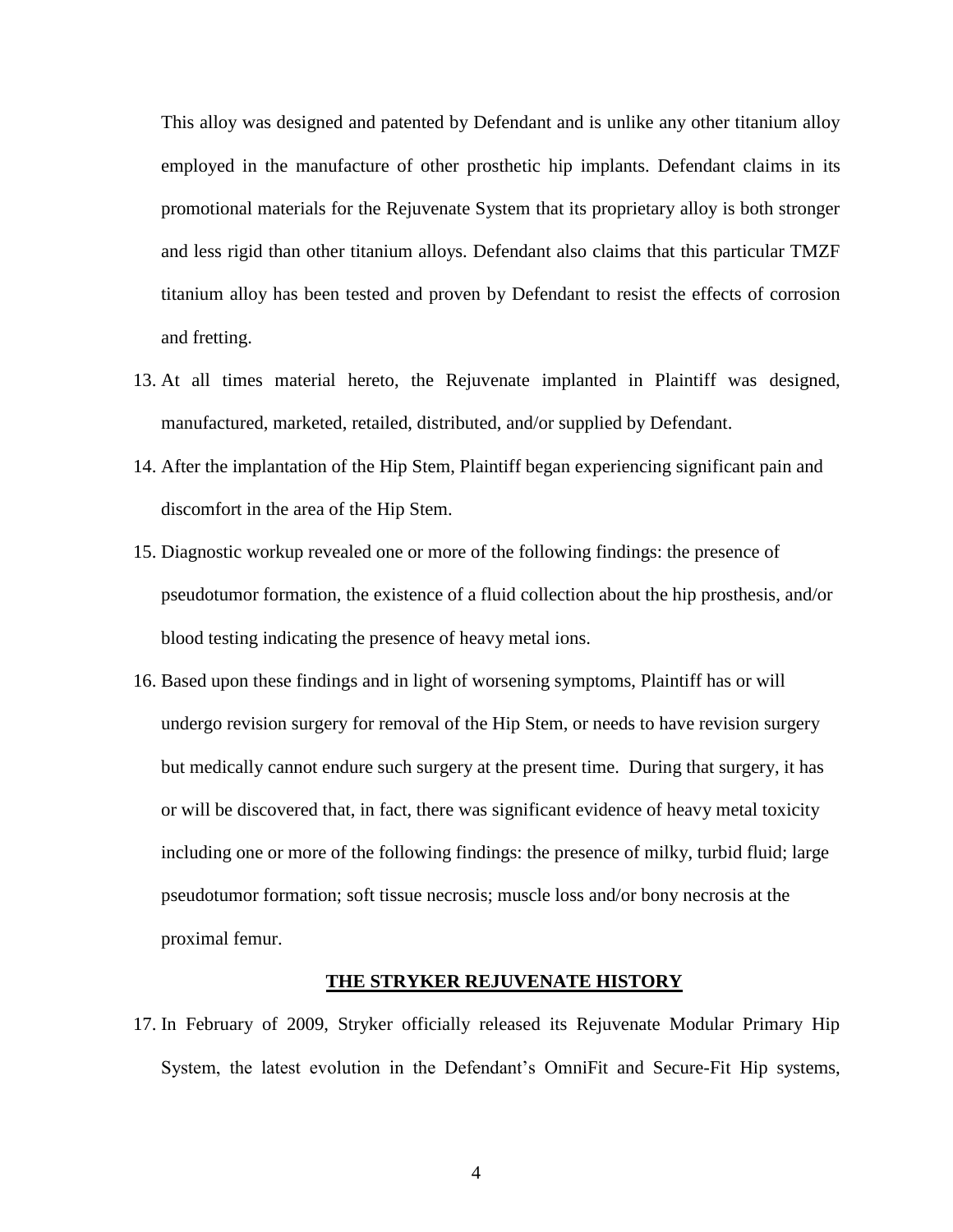which was approved for market by the FDA on June 3, 2008. The Rejuvenate Modular hip is an extension of the Stryker Modular Hip, which was approved for market by the FDA on Sept 13, 2007.

- 18. According to Defendant's materials, the Rejuvenate Modular Primary Hip System was developed to optimize anatomic restoration by providing options that offer enhanced stability, proven modularity, and intra-operative flexibility. With a wide range of femoral stem and neck combinations and an extensive range of length, version, and offset, the Rejuvenate Modular Primary Hip System was marketed to enable surgeons to better personalize the implant to each patient's unique anatomy.
- 19. The Rejuvenate System is comprised of separate femoral stem and neck components and offers a variety of sizing options intraoperatively. The benefit, according to Stryker, was that by allowing the surgeon to independently manage leg length, neck version, and femoral offset, the system provides surgeons the ability to better personalize the biomechanics of each patient's hip replacement implant.
- 20. The Rejuvenate System combines the material characteristics of TMZF (Ti-12Mo-6Zr-2Fe) with a plasma sprayed coating of commercially-pure Ti and PureFix HA for the stem and CoCr for the neck. Defendant claims that laboratory testing demonstrates the compatibility of these materials without concern for fretting and corrosion.
- 21. Despite Defendant's claims, this combination of materials has been reported to cause fretting, galvanization, and corrosion. Since the 1980s, medical and scientific literature has reported corrosion to be a problem when Ti and CoCr have been used at modular junctions in medical implants. However, in its marketing and sale of the device, Defendant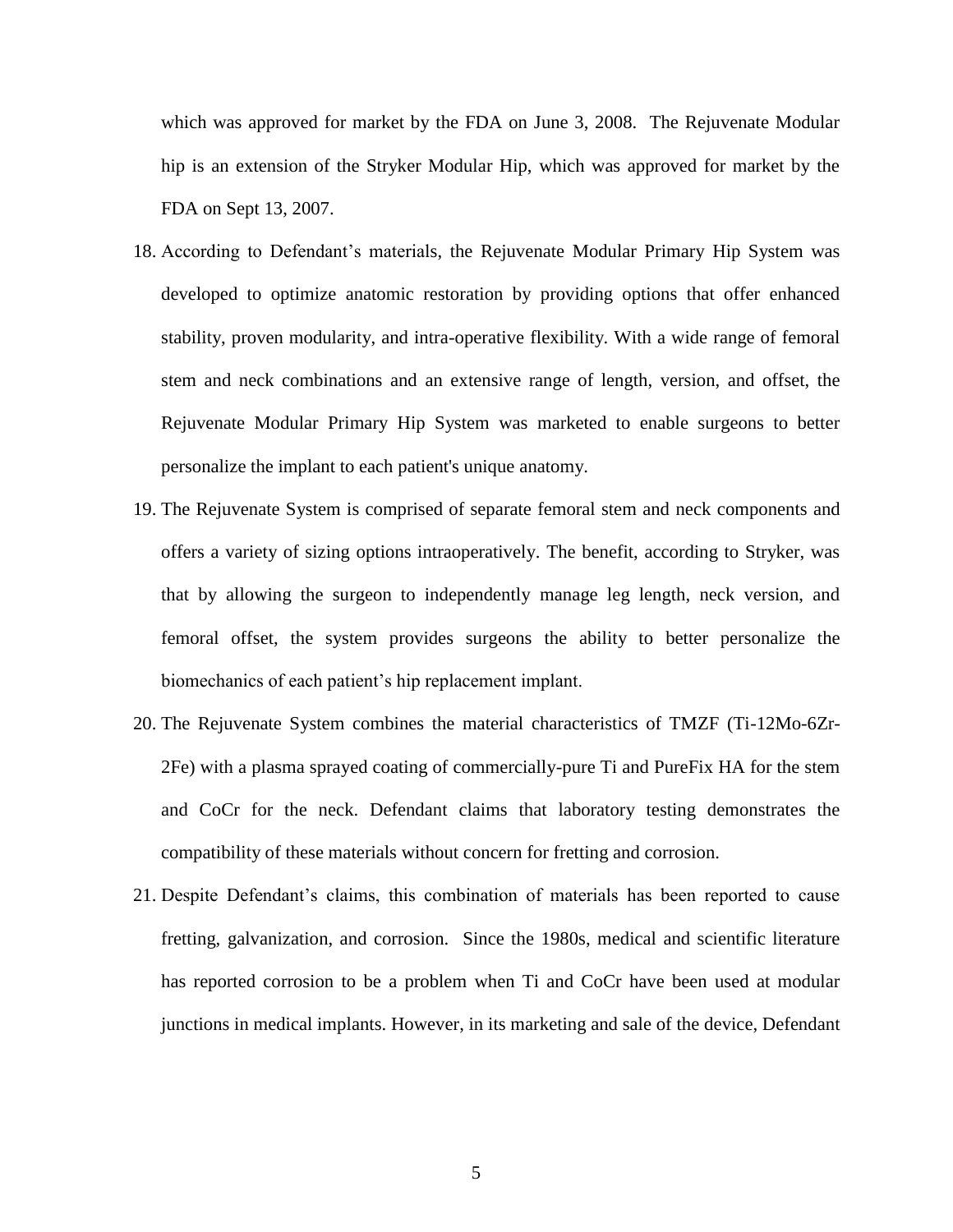represented and warranted that its proprietary materials alleviate this corrosion and fretting problem.

22. Defendant holds two patents for modular implant devices. Currently, Defendant has a pending application to patent a modular hip prosthesis similar to the Rejuvenate System.

### **URGENT SAFETY NOTICES AND RECALLS**

- 23. In April of 2012, Defendant issued an Urgent Field Safety Notice to surgeons and hospitals in the United States regarding the Rejuvenate System.
- 24. In this notice, Defendant acknowledged that it had received reports of device failure due to heavy metal contamination. The Urgent Field Safety Notice specifically referred to failures at the taper neck junction between the neck and stem due to corrosion and fretting.
- 25. This corrosion and fretting was exactly the same failure mechanism that Defendant had warranted would not occur because of the Rejuvenate System's design and composition. It was also exactly the same failure mechanism that the medical and scientific community had been studying and documenting in modular implant device designs since the 1980s.
- 26. The Urgent Field Safety Notice went on to describe symptoms and findings consistent with those experienced by Plaintiff herein.
- 27. Among those symptoms and findings specifically mentioned in the Urgent Field Safety Notice issued in April of 2012 by Defendant were tissue necrosis, metallosis, adverse soft tissue reaction, and pseudotumor formation.
- 28. Almost immediately following the Urgent Field Safety Notice, Defendant issued a voluntary recall of the Stryker Rejuvenate and ABGII in Canada. In the Canadian recall notice, Defendant stated that it was amending the Instructions for Use for the Rejuvenate System to include warnings that Defendant was on notice of the issues described in the Urgent Field Safety Notice above.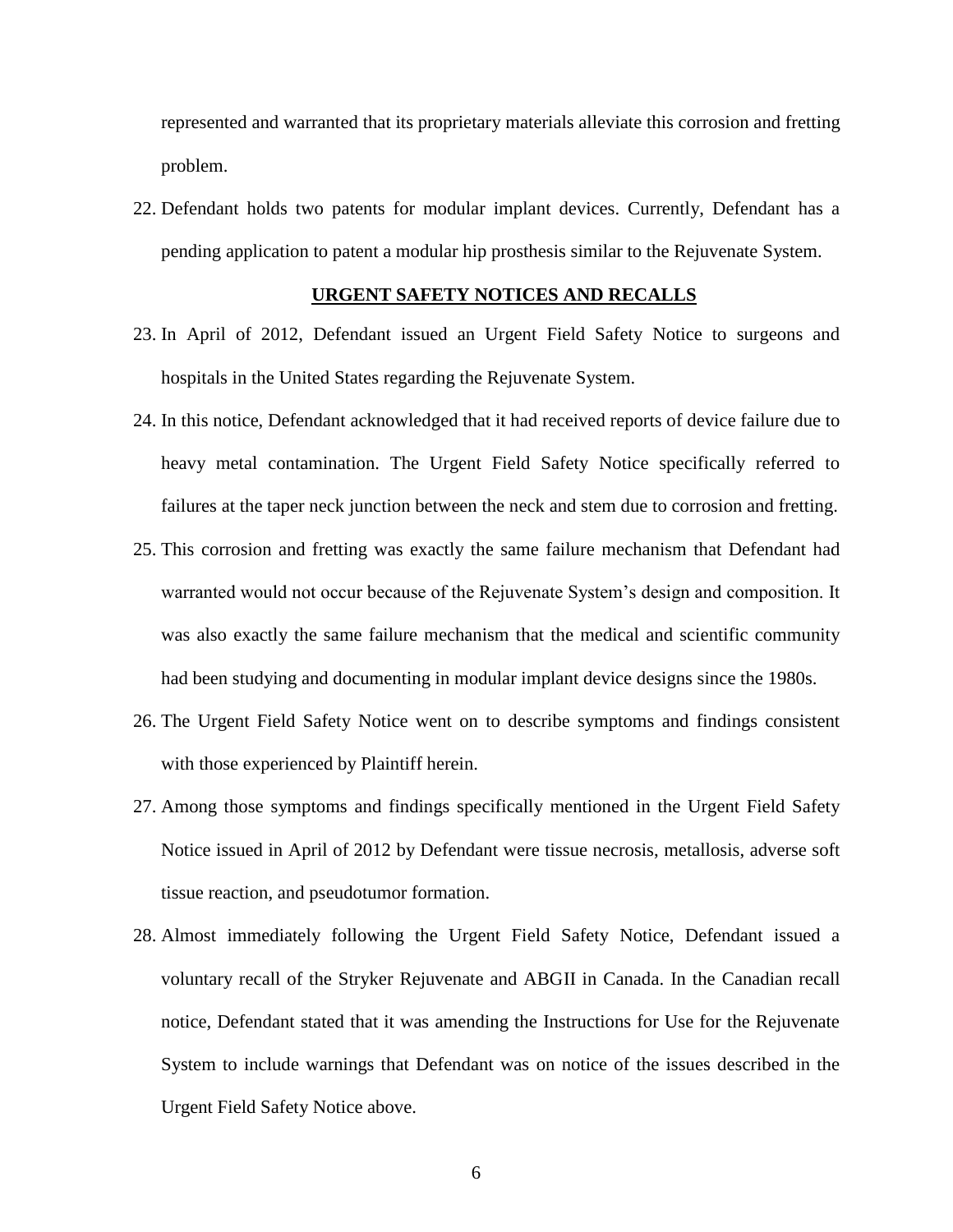29. Finally, in the first week of July of 2012, Defendant issued a voluntary recall of all Stryker Rejuvenate and ABG II stems in the United States. As part of the July of 2012 recall notice, Defendant once again cited reports of device failure due to heavy metal fretting and corrosion.

#### **THE FEDERAL REQUIREMENTS**

- 30. Federal regulation states: "Recall means a firm's removal or correction of a marketed product that the Food and Drug Administration considers to be in violation of the laws it administers and against which the agency would initiate legal action, e.g. seizure." See 21 CFR  $\S$ 7.3(g).
- 31. Federal regulation states: "Recall classification means the numerical designation, i.e., I, II or III, assigned by the Food and Drug Administration to a particular product recall to indicate the relative degree of health hazard presented by the product being recalled." See 21 CFR §7.3 (m).
- 32. Federal regulation states: "Class II is a situation in which use of, or exposure to, a violative product may cause temporary or medically reversible adverse health consequences or where the probability of serious adverse health consequences is remote." See 21 CFR §7.3 (m).
- 33. The classification of the product withdrawals and corrections of the Defendant's Defective Device (as described above) as Class II Recalls by the FDA confirms by definition that the devices were in violation of federal law and that initiation of legal action or seizure would be indicated for these Hip Stems.
- 34. Pursuant to federal law, a device is deemed to be adulterated if, among other things, it fails to meet established performance standards, or if the methods, facilities or controls used for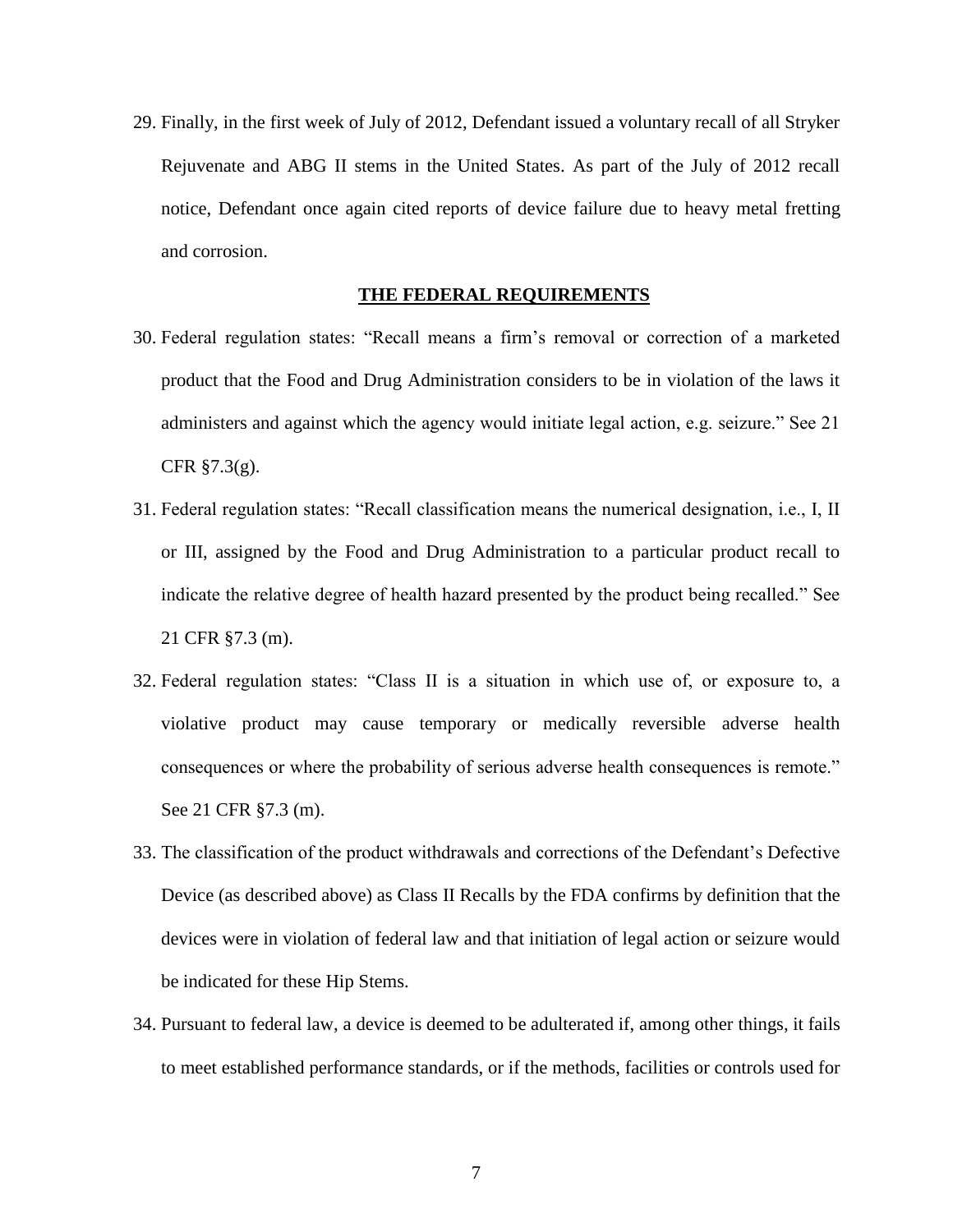its manufacture, packing, storage or installation are not in conformity with federal requirements. See 21 U.S.C. §351.

- 35. Pursuant to federal law, a device is deemed to be misbranded if, among other things, its labeling is false or misleading in any particular manner, or if it is dangerous to health when used in the manner prescribed, recommended, or suggested in the labeling thereof. See 21 U.S.C. §352.
- 36. Pursuant to federal law, manufacturers are required to comply with FDA regulation of medical devices, including FDA requirements for records and reports, in order to prohibit introduction of medical devices that are adulterated or misbranded, and to assure the safety and effectiveness of medical devices. In particular, manufacturers must keep records and make reports if any of its medical devices may have caused or contributed to death or serious injury, or if the devices have malfunctioned in a manner likely to cause or contribute to death or serious injury. Federal law also mandates that the FDA establish regulations requiring a manufacturer of a medical device to report promptly to FDA any correction or removal of a device undertaken to reduce a risk to health posed by the device, or to remedy a violation of federal law by which a device may present a risk to health. See 21 U.S.C. §360(i).
- 37. Pursuant to FDA regulation, adverse events associated with a medical device must be reported to FDA within 30 days after the manufacturer becomes aware that (a) a device may have caused or contributed to death or serious injury, or (b) that a device has malfunctioned and would be likely to cause or contribute to death or serious injury if the malfunction was to recur. Such reports must contain all information reasonably known to the manufacturer, including any information that can be obtained by analysis, testing, or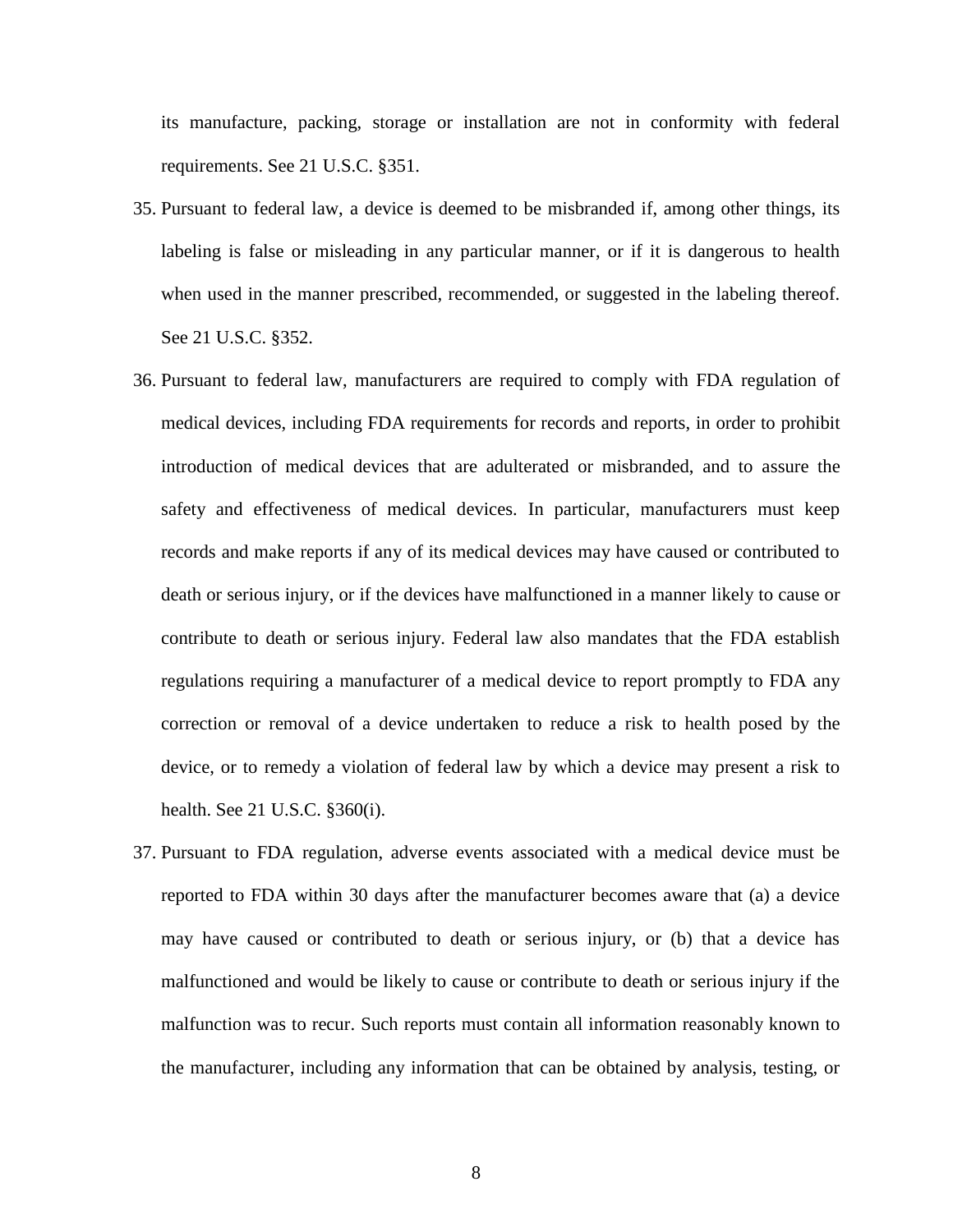other evaluation of the device, and any information in the manufacturer's possession. In addition, manufacturers are responsible for conducting an investigation of each adverse event, and must evaluate the cause of the adverse event. See 21 CFR §803.50.

- 38. Pursuant to federal regulations, manufacturers of medical devices must also describe in every individual adverse event report whether remedial action was taken with regard to the adverse event, and whether the remedial action was reported to FDA as a removal or correction of the device. See 21 CFR §803.52.
- 39. Pursuant to federal regulations, manufacturers must report any reportable MDR event or events, including a trend analysis that necessitates remedial action to prevent an unreasonable risk of substantial harm to the public health, to the FDA within 5 business days after becoming aware of such event or events. See 21 CFR §803.53.
- 40. Pursuant to federal regulations, device manufacturers must report promptly to FDA any device corrections and removals and must also maintain records of device corrections and removals. FDA regulations require submission of a written report within ten working days of any correction or removal of a device initiated by the manufacturer to reduce a risk to health posed by the device, or to remedy a violation of the Act caused by the device which may present a risk to health. The written submission must contain, among other things, a description of the event giving rise to the information reported, the corrective or removal actions taken, and any illness or injuries that have occurred with use of the device, including reference to any device report numbers. Manufacturers must also indicate the total number of devices manufactured or distributed which are subject to the correction or removal, and provide a copy of all communications regarding the correction or removal. See 21 CFR §806.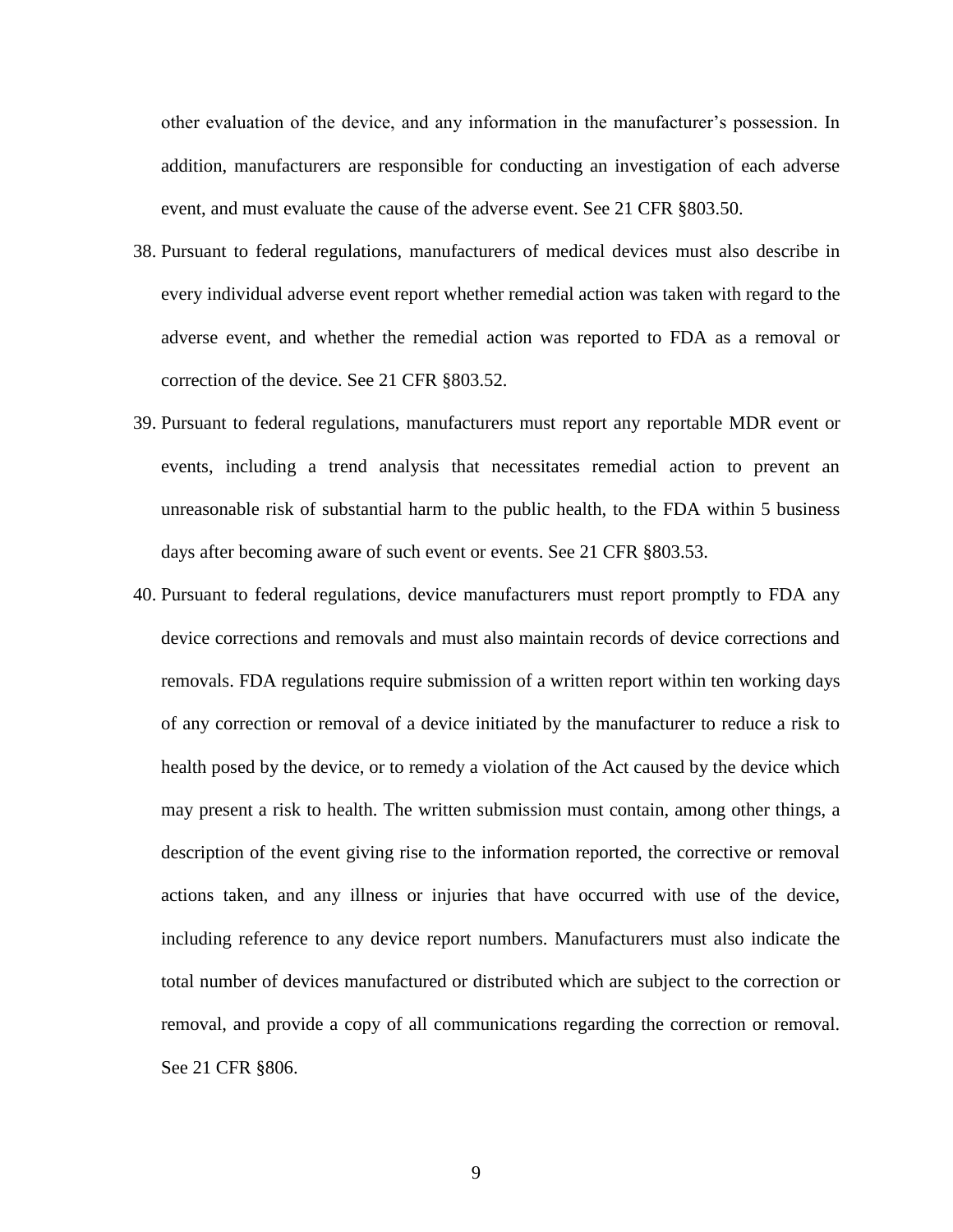- 41. Pursuant to federal regulations, manufacturers must comply with specific quality system requirements promulgated by FDA. These regulations require manufacturers to meet design control requirements, including but not limited to conducting design validation to ensure that devices conform to defined user needs and intended uses. Manufacturers must also meet quality standards in manufacture and production of the devices. Manufacturers must establish and maintain procedures for implementing corrective actions and preventive actions, and investigate the cause of nonconforming products and take corrective action to prevent recurrence. Manufacturers are also required to review and evaluate all complaints and determine whether an investigation is necessary. Further, Manufacturers are required to use statistical techniques, where necessary, to evaluate product performance. See 21 CFR §820.
- 42. Pursuant to federal regulations, a manufacturer must report to the FDA any new indications for use of a device, labeling changes, or changes in the performance or design specifications, circuits, components, ingredients, principle of operation or physical layout of its devices. Federal regulations require that: "A PMA supplement must be submitted when unanticipated adverse effects, increases in the incidence of anticipated adverse effects, or device failures necessitate a labeling, manufacturing, or device modification." See 21 CFR §814.
- 43. Specifically, it is believed that with respect to the Rejuvenate System, Defendant failed to timely report adverse events; failed to timely conduct failure investigations and analyses; failed to timely report any and all information concerning product failures and corrections; failed to timely and fully inform FDA of unanticipated adverse effects, increases in the incidence of adverse effects, or device failures necessitating a labeling, manufacturing or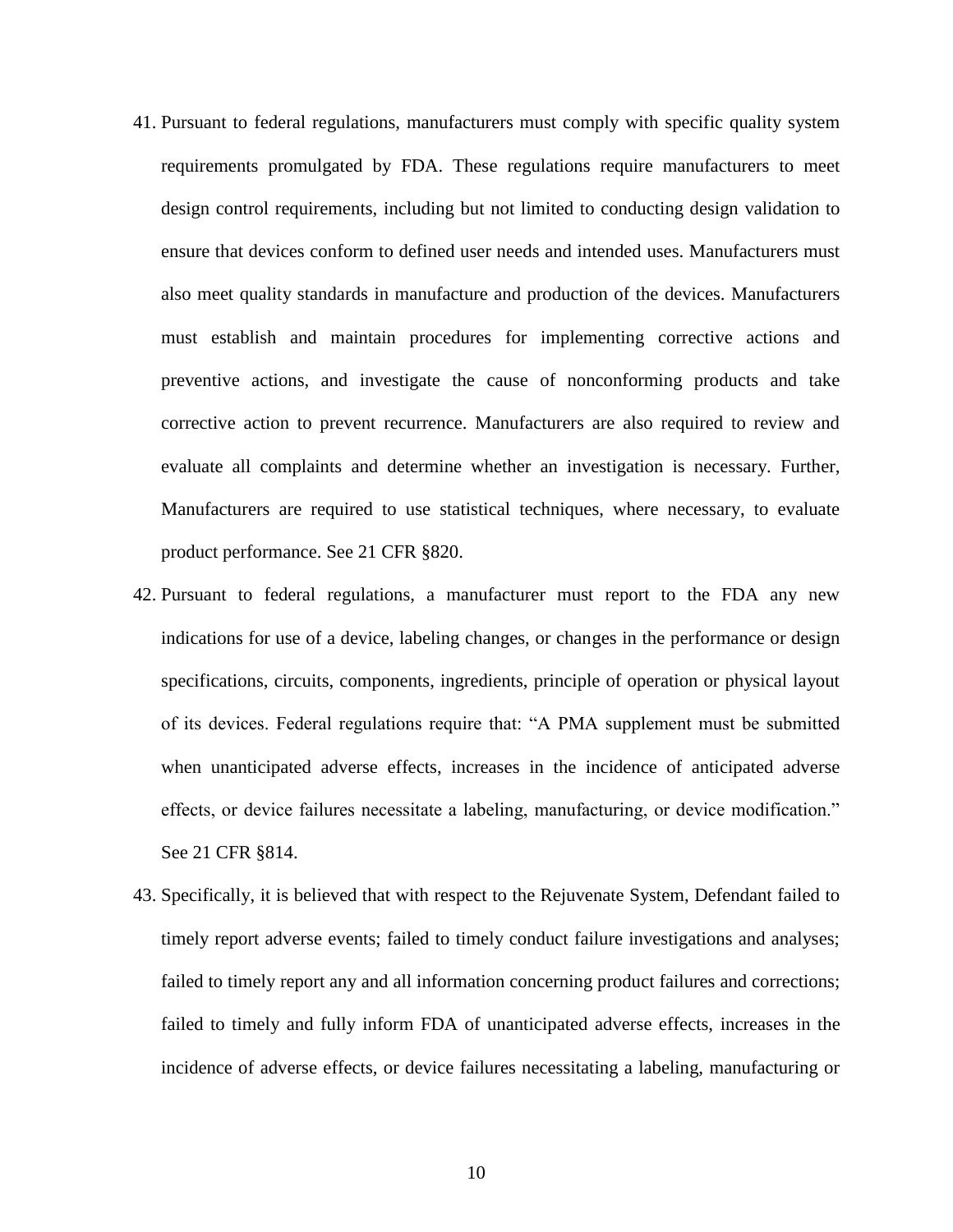device modification; failed to conduct necessary design validation; and sold a misbranded and adulterated product.

# **CAUSES OF ACTION**

# **COUNT I – NEGLIGENCE**

- 44. Plaintiffs reallege and incorporate by reference the allegations set forth above.
- 45. Defendant designed, manufactured, marketed, detailed, advertised both to physicians and consumers the Rejuvenate System.
- 46. As a result, Defendant had a duty to perform each of these functions reasonably and with reasonable and due care for the safety and well-being of patients in whom the devices would be implanted, including Plaintiffs herein.
- 47. Defendant failed to use reasonable and due care for the safety and well-being of those in whom the device would be implanted, including Plaintiffs herein, and is therefore negligent in the following respects:
	- a. Defendant failed to adequately design and manufacture the device to insure that it would not corrode, erode, deteriorate, and induce severe metal toxicity in the patient. The flaws include but are not limited to: incompatibility of the TMZF titanium alloy with other device components; poor design of the taper neck junction between stem and neck, such that micro-motion was predictable; poor manufacturing practices such that the taper neck junction between the neck and stem do not "fit" the way they were intended; and a combination of the above factors leads to rapid, severe heavy metal cast-off causing soft tissue and bony necrosis, pain, and premature failure of the device.
	- b. Defendant failed to adequately test the device to insure that it would not corrode, erode, deteriorate and/or induce severe metal toxicity in the patients;
	- c. Defendant failed to conduct anything other than bench testing so that when manufactured and marketed, patients became, in essence, Defendant's first clinical trial;
	- d. Defendant made affirmative representations that the device would not fret or corrode in the human body. These representations were false and misleading to both physicians and the consumer, including Plaintiffs herein;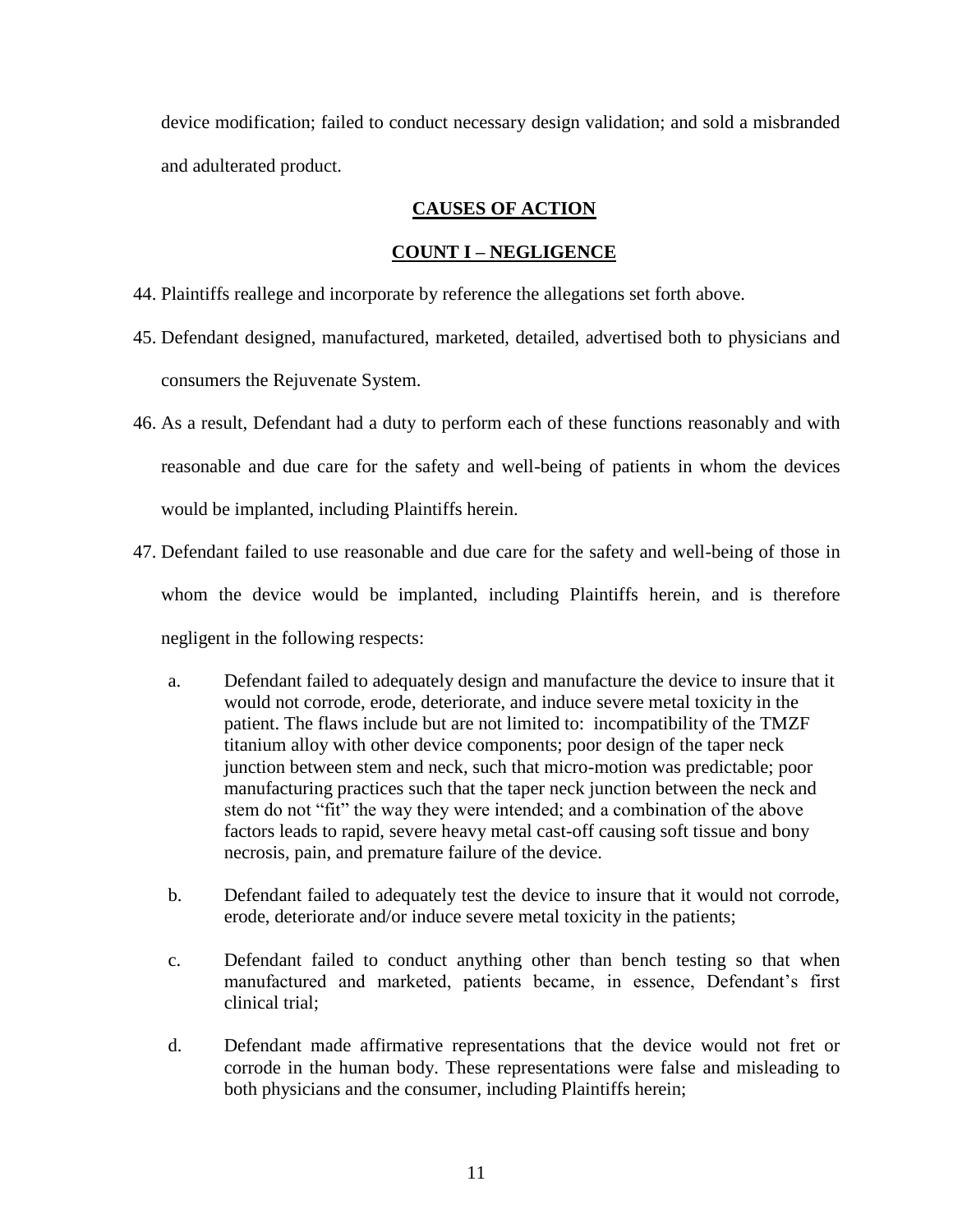- e. Defendant trained its sales force to detail the device utilizing representations that Defendant knew or should have known were false, creating in the minds of both surgeons and consumers, including Plaintiffs herein, that the device would not cause metal toxicity;
- f. Defendant specifically marketed the device as a safe alternative to metal-on-metal bearing surface devices that had been widely publicized as capable of causing premature failure due to heavy metal toxicity;
- g. Defendant marketed the Rejuvenate as a "perfect fit" for younger patients due to its modular design, creating in the minds of physicians and consumers, including Plaintiffs herein, that the Rejuvenate was superior to other available hip implants when in fact the Rejuvenate was so poorly designed, constructed, and tested that it had to be recalled from the market only three years after it was introduced;
- h. Defendant failed to manufacture the product to FDA-cleared and/or Defendant's own internal specifications, such that the taper neck junction between the neck and stem prematurely failed causing metal debris cast-off and severe metal toxicity in patients;
- i. Defendant failed to adequately test the TMZF alloy's compatibility with chrome cobalt components in an effort to prevent corrosion and fretting at the neck/stem taper neck junction of this modular device;
- j. Defendant failed to promptly act upon reports of early failure, such that the Rejuvenate continued to be implanted in unknowing patients by surgeons well after it should have been recalled or sales suspended;
- k. Defendant chose as its predicate device a hip implant system that had known failures in the past; had to be redesigned due to design flaws; and has been the subject of protracted litigation filed by patients who have been harmed by defects in the predicate modular device; and
- l. Defendant was on actual knowledge prior to marketing the Rejuvenate System and ABG II that its TMZF titanium alloy performed poorly when mated with chrome cobalt components. Defendant also knew when it introduced the Rejuvenate System to the market that the Stryker Accolade (as well as other Stryker devices that were also made of TMZF alloy) was experiencing corrosion, fretting, and failure issues at the taper neck junction between the neck and chrome cobalt head or ball. Nevertheless, Defendant either suppressed or ignored these reports and marketed the Rejuvenate anyway, knowing that these two dissimilar metals when utilized in various hip implant devices were performing poorly in the market and causing harm to patients.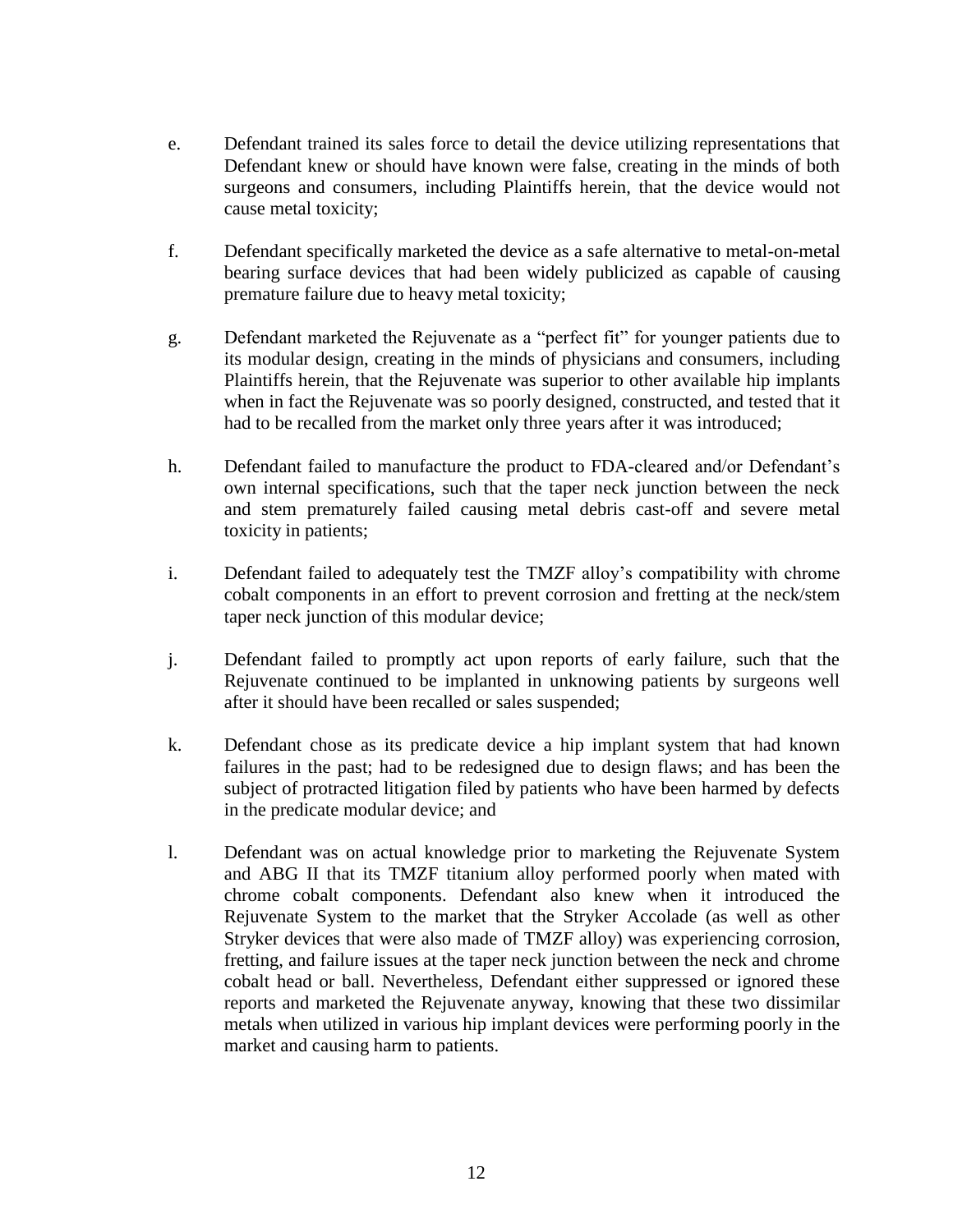- 48. The above conduct exhibits Defendant's failure to exercise reasonable care. It was foreseeable that such negligence would lead to premature device failure as well as severe, permanent, debilitating injury to patients, including Plaintiffs herein.
- 49. As a direct and proximate result of Defendant's negligence, Plaintiffs suffered all or some of the following: severe physical pain and suffering; emotional distress; mental anguish; loss of the capacity for the enjoyment of life; incurred medical and nursing expenses; incurred surgical expenses; and lost wages and loss of earning capacity. These damages have occurred in the past and will continue into the future.

WHEREFORE, Plaintiffs respectfully request that Plaintiffs be granted relief against Defendant, as contained in the Prayer For Relief.

### **COUNT II – NEGLIGENCE PER SE**

- 50. Plaintiffs reallege and incorporate by reference the allegations set above as if set forth herein.
- 51. Defendant had an obligation to not violate the law in the manufacture, design, testing, assembly, inspection, labeling, packaging, supplying marketing, selling, advertising, preparing for use, and warning of the risks and dangers of the Rejuvenate.
- 52. Defendant failed to comply with federal requirements. Specifically, it is believed that with respect to the Rejuvenate System, Defendant failed to timely report adverse events; failed to timely conduct failure investigations and analyses; failed to timely report any and all information concerning product failures and corrections; failed to timely and fully inform FDA of unanticipated adverse effects, increases in the incidence of adverse effects, or device failures necessitating a labeling, manufacturing or device modification; failed to conduct necessary design validation; and sold a misbranded and adulterated product.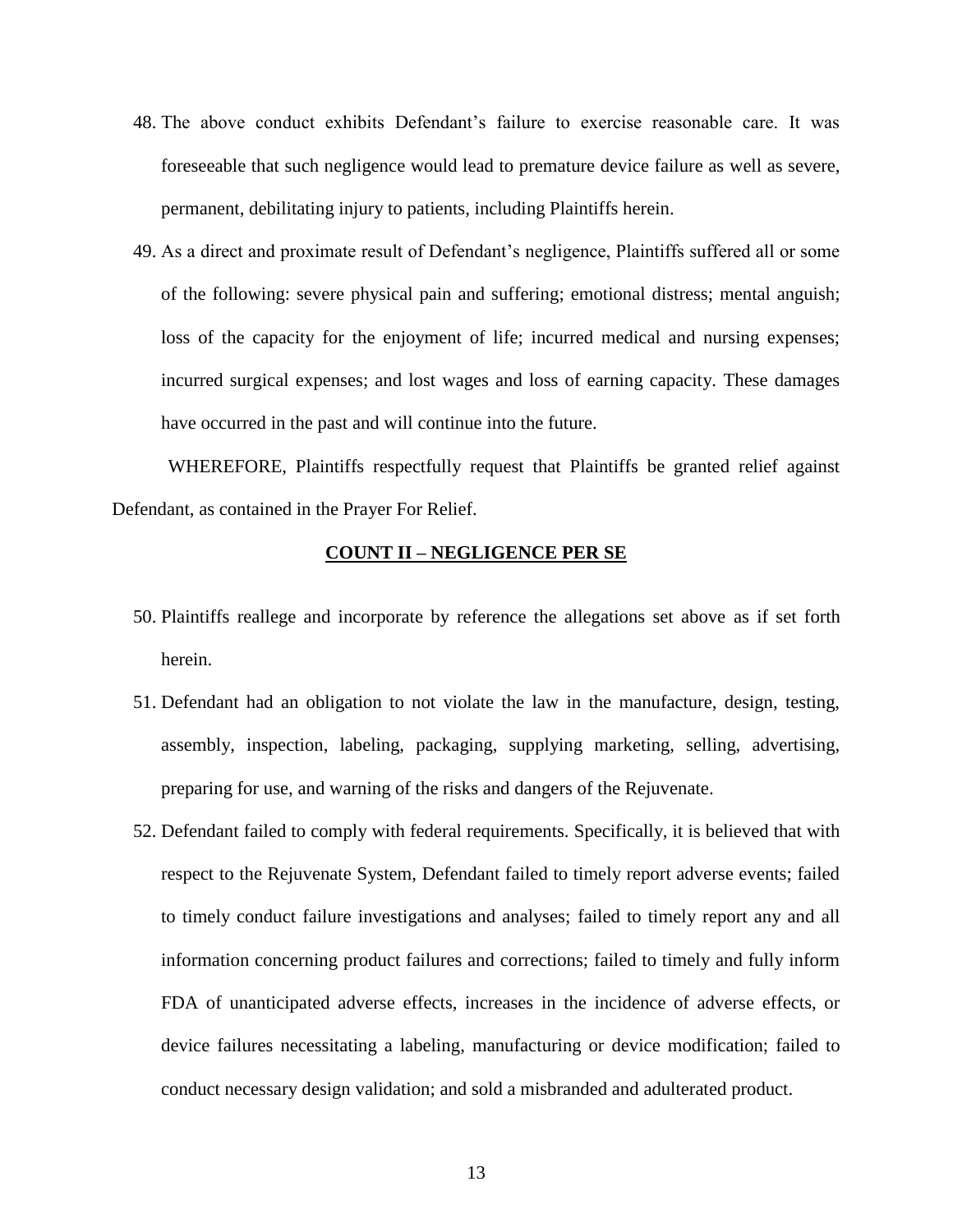WHEREFORE, Plaintiffs respectfully request that Plaintiffs be granted relief against Defendant, as contained in the Prayer For Relief.

### **COUNT III – STRICT PRODUCTS LIABILITY- DEFECTIVE DESIGN**

- 53. Plaintiffs reallege and incorporate by reference the allegations set above as if set forth herein.
- 54. This is an action for strict liability based upon design defect against Defendant.
- 55. Defendant's Rejuvenate System is designed in such a way that, when used as intended, the Hip Stem causes serious, permanent, and devastating damage to patients in whom the devices are implanted. The damage and mechanism of injury have been previously described herein. Defendant acted unreasonably in its design of the Hip Stem in that Defendant failed to adopt a safer design for the Hip Stem that was practical, feasible, and otherwise a reasonable alternative design or formulation that would have prevented or substantially reduced the risk of harm without substantially impairing the usefulness, practicality, or desirability of the product.
- 56. Defendant's Rejuvenate System does not perform as safely as an ordinary consumer would expect when used as intended or in a manner reasonably foreseeable to Defendant.
- 57. The risks of using Defendant's Rejuvenate System outweigh the benefits of using the devices.
- 58. There were numerous safer alternative designs to the Rejuvenate stem which in reasonable probability would have prevented or significantly reduced the risk of the personal injuries suffered by Plaintiffs herein without substantially impairing the product's utility and such safer alternative designs were economically and technologically feasible at the time the Rejuvenate Hip Stem left the control of Defendant by the application of existing or reasonably- achievable scientific knowledge.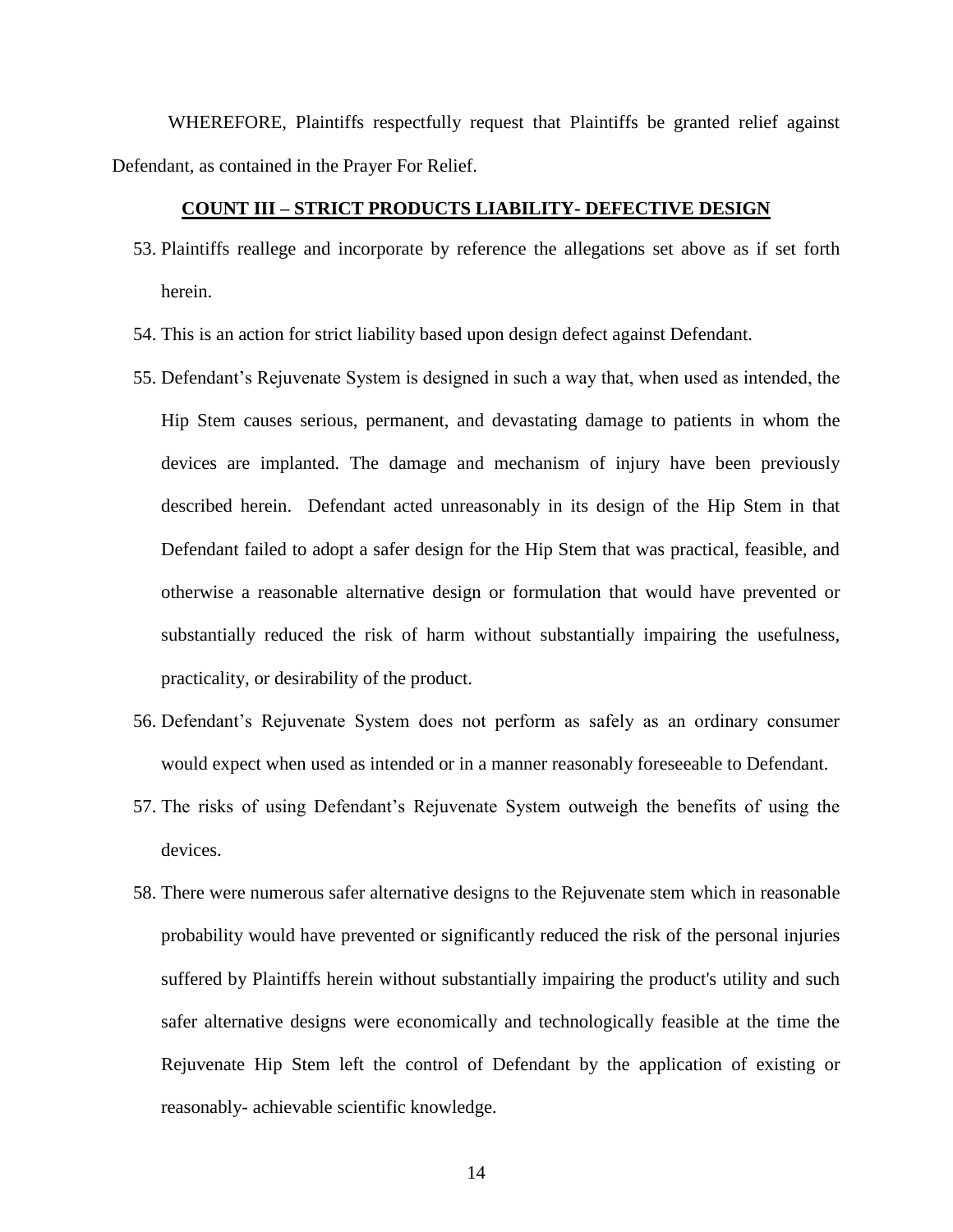59. The design defects in Defendant's Rejuvenate System caused serious damage to Plaintiffs herein, including all or some of the following: bodily injury; pain and suffering; disability; physical impairment; disfigurement; mental anguish; inconvenience; aggravation of a preexisting condition; loss of the capacity for the enjoyment of life; the costs of medical care and expenses; loss of earnings; and loss of the ability to earn money, all of which damages and losses will continue in the future.

WHEREFORE, Plaintiffs respectfully request that Plaintiffs be granted relief against Defendant, as contained in the Prayer For Relief.

### **COUNT IV – STRICT PRODUCTS LIABILITY- MANUFACTURING DEFECT**

- 60. Plaintiffs reallege and incorporate by reference the allegations set forth above as if set forth herein.
- 61. This is an action for strict liability based on a manufacturing defect.
- 62. The Rejuvenate System is designed for implantation into the human body and to last for fifteen or more years. The Rejuvenate System was also designed to be compatible with human tissue and bone.
- 63. The Rejuvenate System implanted in Plaintiffs herein failed and were removed (or will be required to be removed) within a short period of time after the original dates of implantation.
- 64. The Rejuvenate System installed in the hips of Plaintiffs herein were not compatible with human tissue and bone. Through a process of fretting and corrosion, the Rejuvenate System released heavy metals into the bodies of Plaintiffs' herein causing severe and permanent destruction of bone and tissue. Defendant failed to manufacture the Rejuvenate System in a manner that prevented fretting and corrosion, and, in fact, manufactured the product such that it caused fretting and corrosion.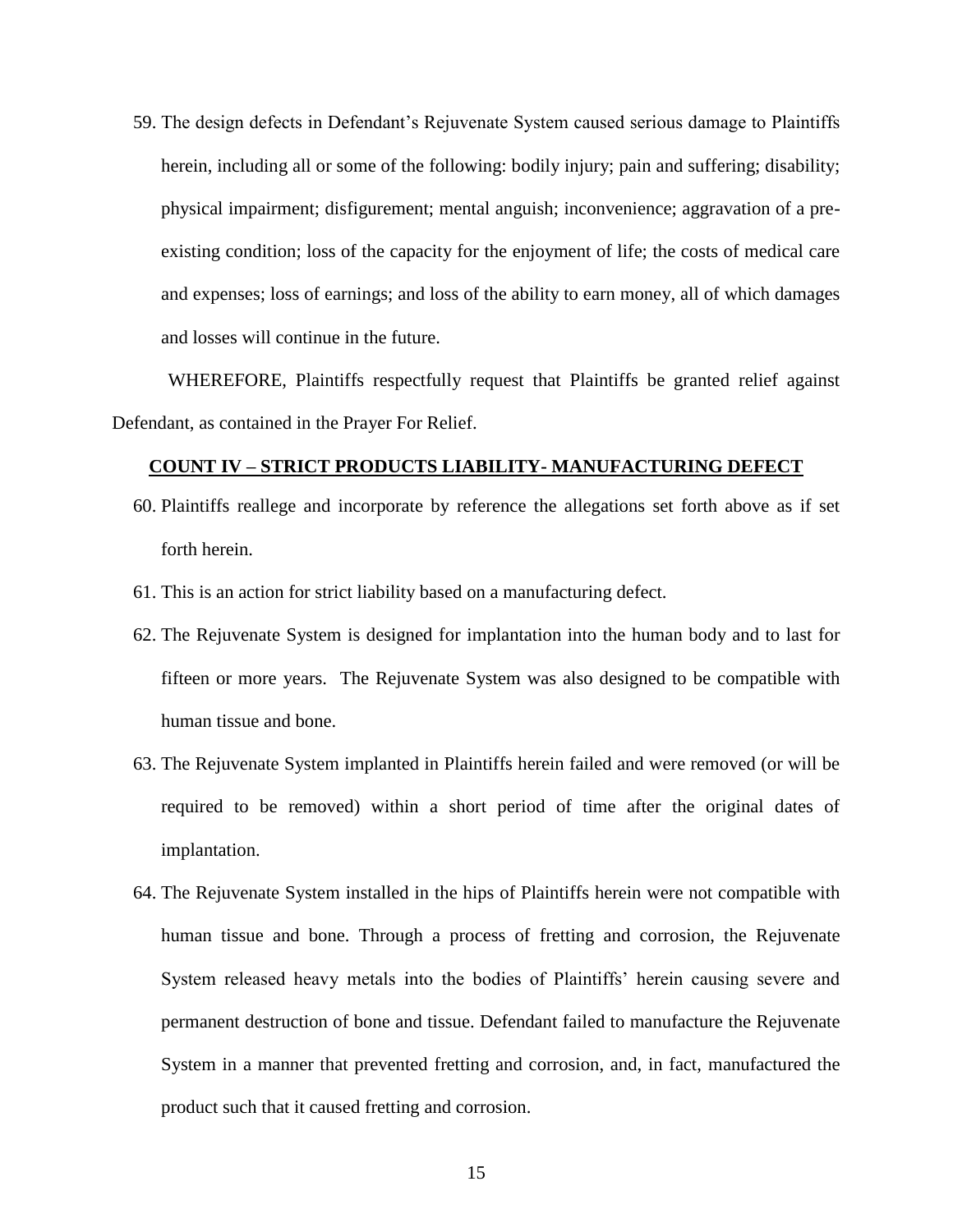- 65. The Rejuvenate System implanted in the hips of Plaintiffs herein contained manufacturing defects.
- 66. The manufacturing defects in the Rejuvenate System implanted in the hips of Plaintiffs herein caused serious damage to Plaintiffs including all or some of the following: bodily injury; pain and suffering; disability; physical impairment; disfigurement; mental anguish; inconvenience; aggravation of a pre-existing condition; loss of the capacity for the enjoyment of life; the costs of medical care and expenses; loss of earnings; and loss of the ability to earn money, all of which damages and losses will continue in the future.

WHEREFORE, Plaintiffs respectfully request that Plaintiffs be granted relief against Defendant, as contained in the Prayer For Relief.

### **COUNT V – STRICT PRODUCTS LIABILITY- FAILURE TO WARN**

- 67. Plaintiffs reallege and incorporate by reference the allegations set forth above as if set forth herein.
- 68. The Rejuvenate System implanted into Plaintiffs herein contained no warnings or, in the alternative, inadequate warnings as to the risks that the product could cause fretting, corrosion, and significant heavy metal toxicity. Similar, although still inadequate, warnings were added in 2012 just prior to the recall of the product by Defendant. Defendant acted unreasonably in failing to provide such warning or instruction prior to 2012.
- 69. The warnings that accompanied the Rejuvenate System failed to provide that level of information that an ordinary consumer, including Plaintiffs herein, would expect when using the implants in a manner reasonably foreseeable to the Defendant. Moreover, the Rejuvenate System left the Defendant's control without an adequate warning or instruction, and created an unreasonably dangerous condition in that Defendant, as the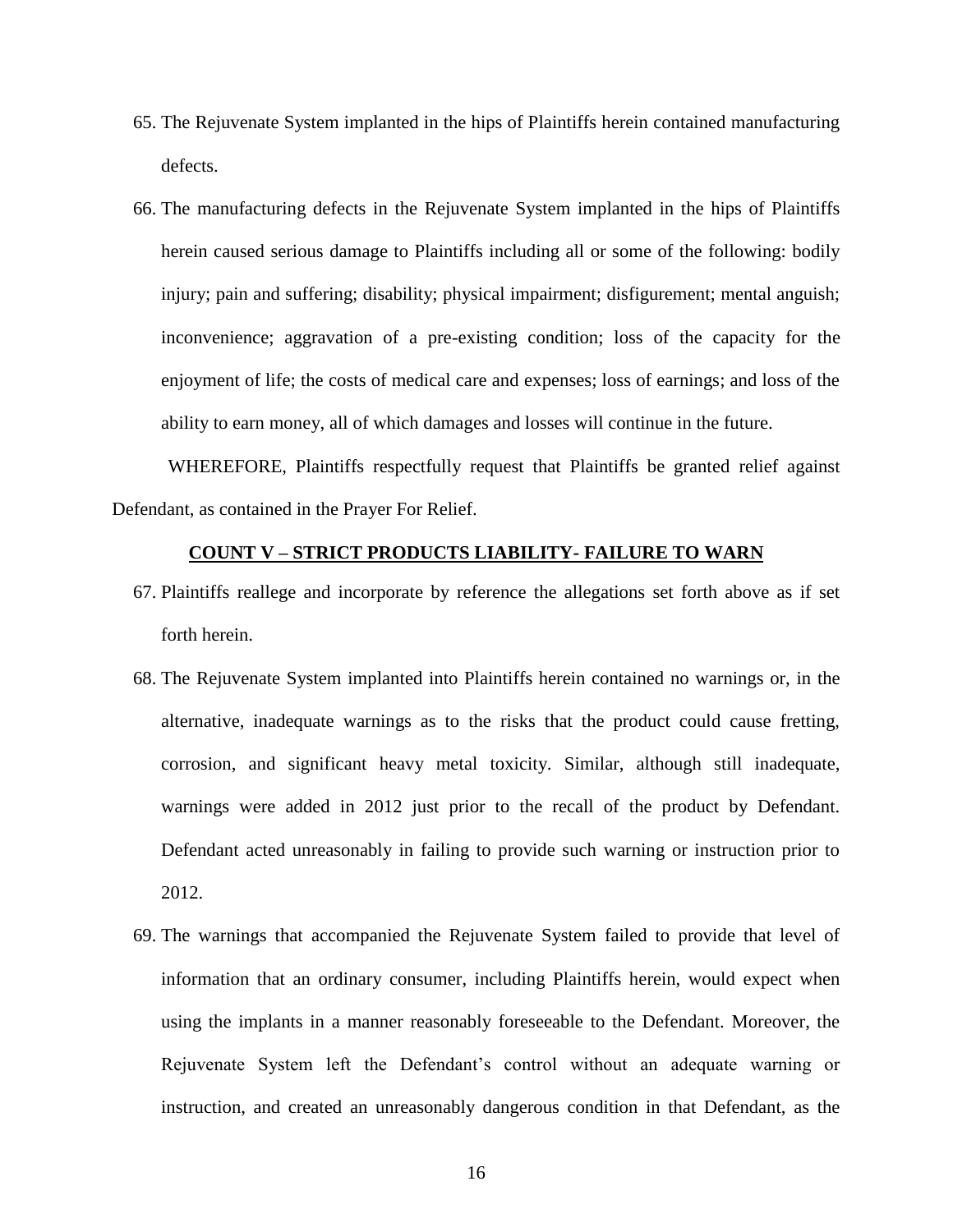seller and manufacturer, knew or in the exercise of ordinary care should have known that the Hip Stem posed a substantial risk of harm. Alternatively, after the Rejuvenate System left the Defendant's control, Defendant became aware of, or in the exercise of ordinary care should have known, that the Hip Stem posed a substantial risk of harm to patients, including Plaintiffs herein, yet Defendant failed to take reasonable steps to give adequate warning or instruction or to take other reasonable action under the circumstances.

- 70. Had Plaintiffs received proper or adequate warnings as to the risks associated with using the Hip Stem, Plaintiffs would not have used the product.
- 71. Had Plaintiffs' surgeons received a proper or adequate warning as to the risks associated with using the Rejuvenate System, Plaintiffs' surgeons would not have recommended the device; would have used an alternate device; or, at a minimum, would have provided Plaintiffs with adequate warnings and obtained informed consent.
- 72. Defendant's failure to warn of the Rejuvenate System's risks caused serious damage to Plaintiffs herein, including one or more of the following: bodily injury; pain and suffering; disability; physical impairment; disfigurement; mental anguish; inconvenience; aggravation of a pre-existing condition; loss of the capacity for the enjoyment of life; the costs of medical care and expenses; loss of earnings; and loss of the ability to earn money, all of which damages and losses will continue in the future.

WHEREFORE, Plaintiffs respectfully request that Plaintiffs be granted relief against Defendant, as contained in the Prayer For Relief.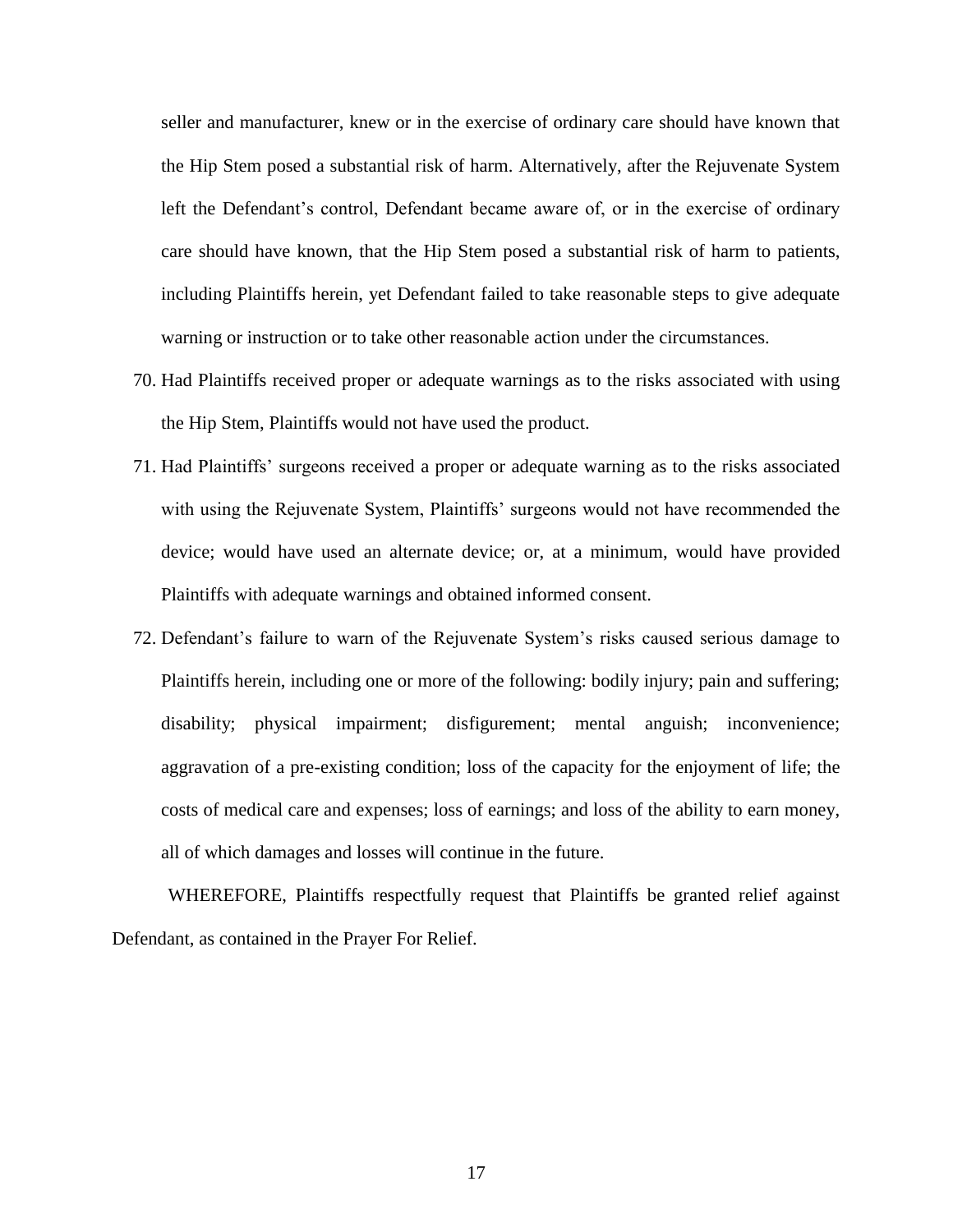#### **COUNT VI – BREACH OF EXPRESS WARRANTY**

- 73. Plaintiffs reallege and incorporate by reference the allegations set forth above as if set forth herein.
- 74. Through Defendant's public statements, descriptions of the Rejuvenate System, and promises relating to the Rejuvenate System, Defendant expressly warranted, among other things, that the Rejuvenate System was efficacious and safe for its intended use; was designed and constructed of materials that would prevent fretting and corrosion; would last longer than competing hip implant devices; and was more suitable for implantation in younger adults than other devices given its purported longevity and/or modular design.
- 75. These warranties came in the form of (i) publicly-made written and verbal assurances of safety; (ii) press releases and dissemination via the media of uniform promotional information that was intended to create demand for the Rejuvenate System (but which contained material misrepresentations and utterly failed to warn of the risks of the Rejuvenate System); (iii) verbal assurances made by Defendant's consumer relations personnel to the public about the safety of the Rejuvenate System that also downplayed the risks associated with implantation of the Hip Stems; and (iv) false and misleading written information supplied by Defendant.
- 76. The most prominent representation made by Defendant was on its website where Defendant expressly warranted that the design, testing, and materials utilized in the Rejuvenate System would prevent fretting and corrosion.
- 77. Plaintiffs herein further allege that all of the aforementioned written materials are known to Defendant and in its possession, and it is Plaintiffs' reasonable belief that these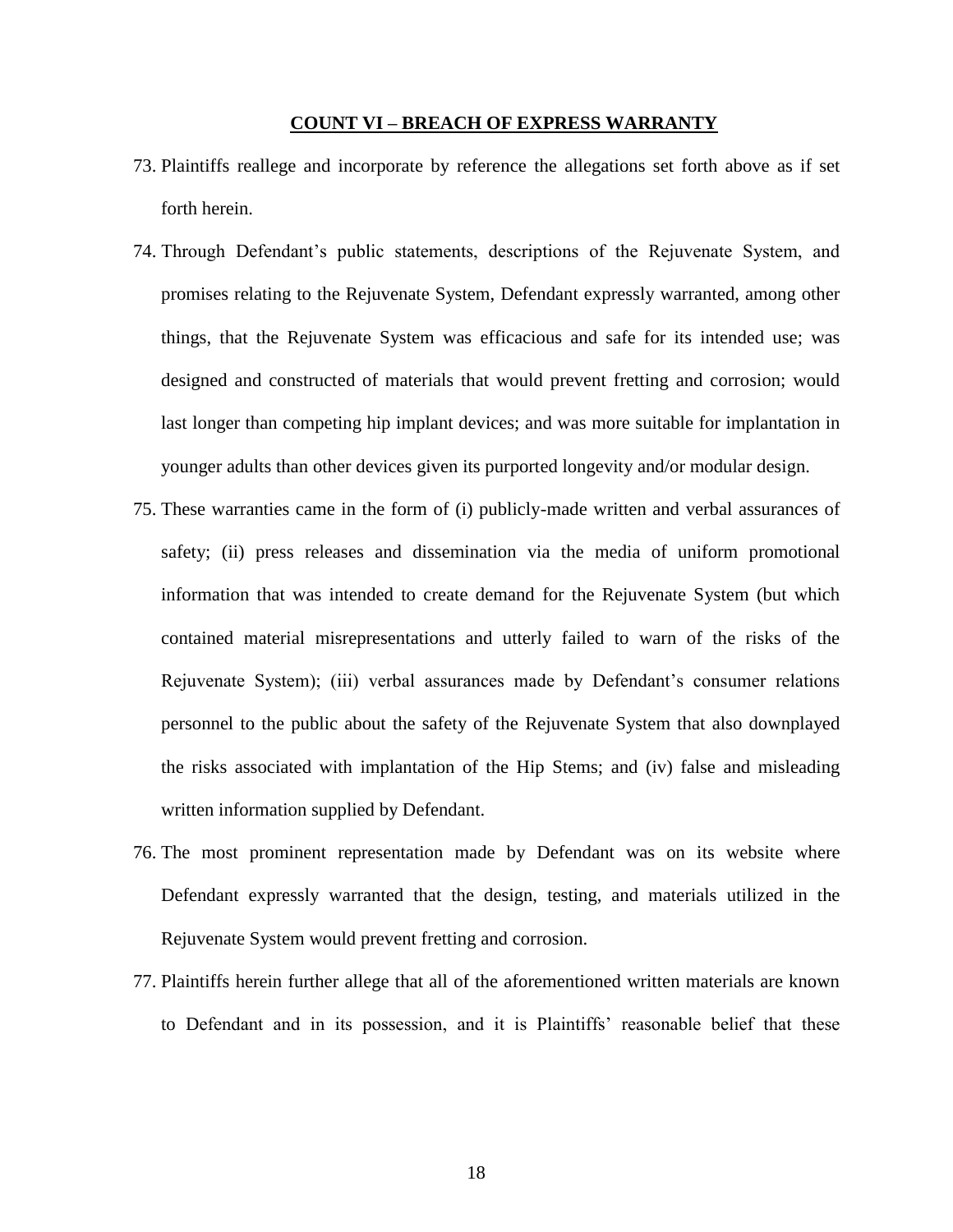materials shall be produced by Defendant and be made of record once Plaintiffs are afforded the opportunity to conduct discovery.

- 78. When Defendant made these express warranties, Defendant knew the purposes for which Rejuvenate System was to be used and warranted the Hip Stems to be in all respects safe and proper for such purposes.
- 79. Defendant drafted the documents and/or made the statements upon which these warranty claims are based and, in so doing, defined the terms of those warranties.
- 80. Defendant's representations and promises regarding the Hip Stems had the natural tendency to induce those in need of prosthetic hip implants, including Plaintiffs herein, to purchase the Hip Stems in reliance thereon.
- 81. The Rejuvenate System does not conform to Defendant's representations in that the devices are not safe and produce serious side effects.
- 82. As such, the Rejuvenate System did not conform to Defendant's promises, descriptions, or affirmations of fact and was not adequately packaged, labeled, promoted, or fit for the ordinary purposes for which such devices are used.
- 83. Defendant therefore breached its express warranties to Plaintiffs herein in violation of applicable state statutes and common law, by manufacturing, marketing, and selling the Rejuvenate System to Plaintiffs herein and causing damages as will be established at trial.

WHEREFORE, Plaintiffs respectfully request that Plaintiffs be granted relief against Defendant, as contained in the Prayer For Relief.

#### **COUNT VII - BREACH OF WARRANTY AS TO MERCHANTABILITY**

- 84. Plaintiffs reallege and incorporate by reference the allegations set forth above as if set forth herein.
- 85. At all times material, Defendant was a merchant with respect to the Hip Stems.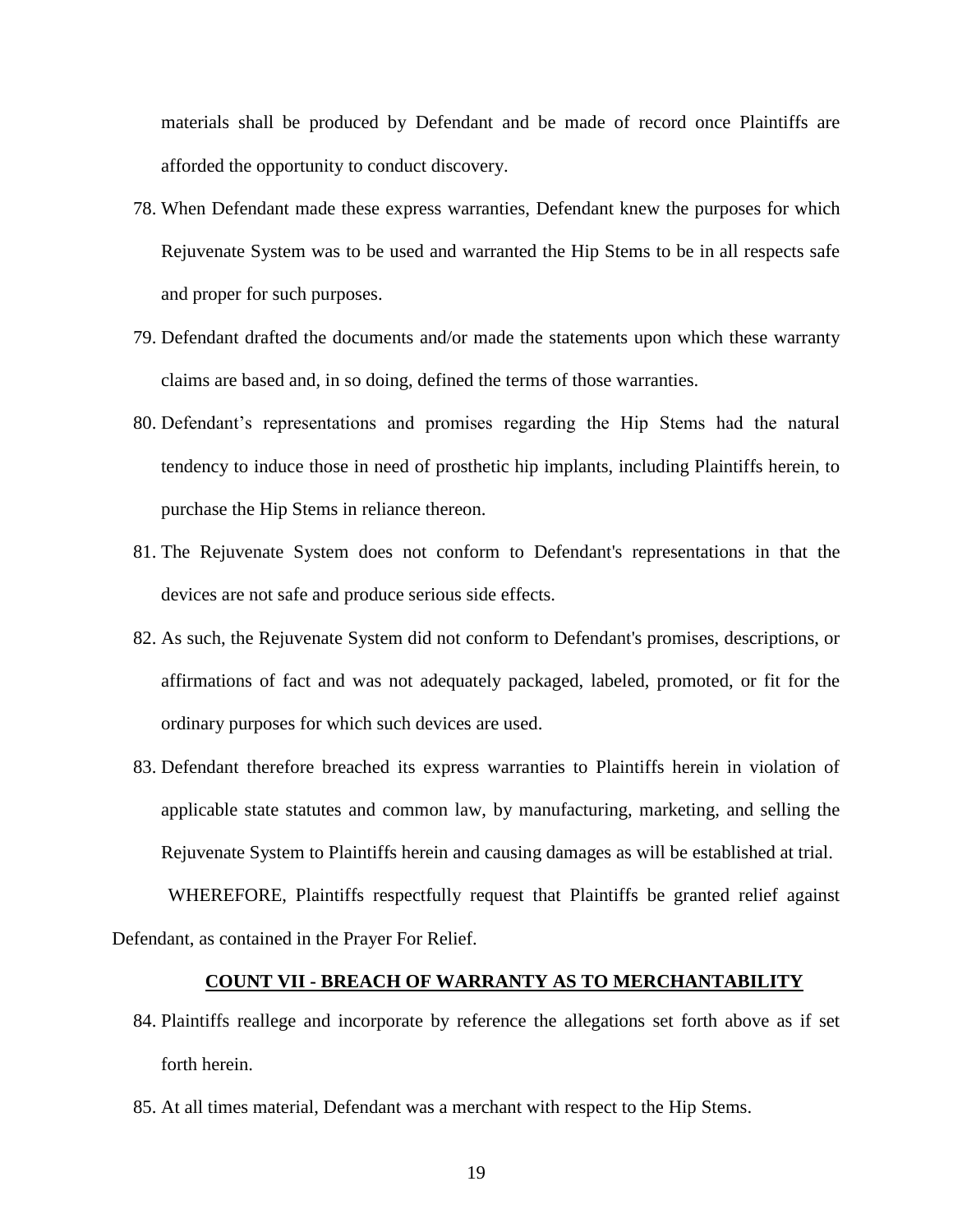- 86. The Rejuvenate was defectively designed and manufactured, and was distributed and sold without the provision of reasonable instructions or warnings regarding the foreseeable risk of harm posed by the Rejuvenate to patients, including Plaintiffs herein.
- 87. The Rejuvenate was not fit for its ordinary purposes.
- 88. Plaintiffs herein were foreseeable users of the Hip Stem.
- 89. The Hip Stem was being used in the intended manner at the time of the injuries sustained by Plaintiffs herein.
- 90. Plaintiffs suffered harm as a direct and proximate result of the above said defects in the Rejuvenate.

WHEREFORE, Plaintiffs respectfully request that Plaintiffs be granted relief against Defendant, as contained in the Prayer For Relief.

#### **COUNT VIII - BREACH OF IMPLIED WARRANTIES**

- 91. Plaintiffs reallege and incorporate by reference the allegations set forth above as if set forth herein.
- 92. At all relevant and material times, Defendant manufactured, distributed, advertised, promoted, and sold the Hip Stems.
- 93. At all relevant times, Defendant intended that the Hip Stems be used in the manner that Plaintiffs herein in fact used the Hip Stems, and Defendant impliedly warranted each of the Hip Stems to be of merchantable quality; safe and fit for such use; and warranted that each of the Hip Stems was adequately tested.
- 94. Defendant was aware that consumers, including Plaintiffs herein, would use the Rejuvenate as a hip implant; which is to say that Plaintiffs herein were foreseeable users.
- 95. Plaintiffs were at all relevant times in privity with Defendants.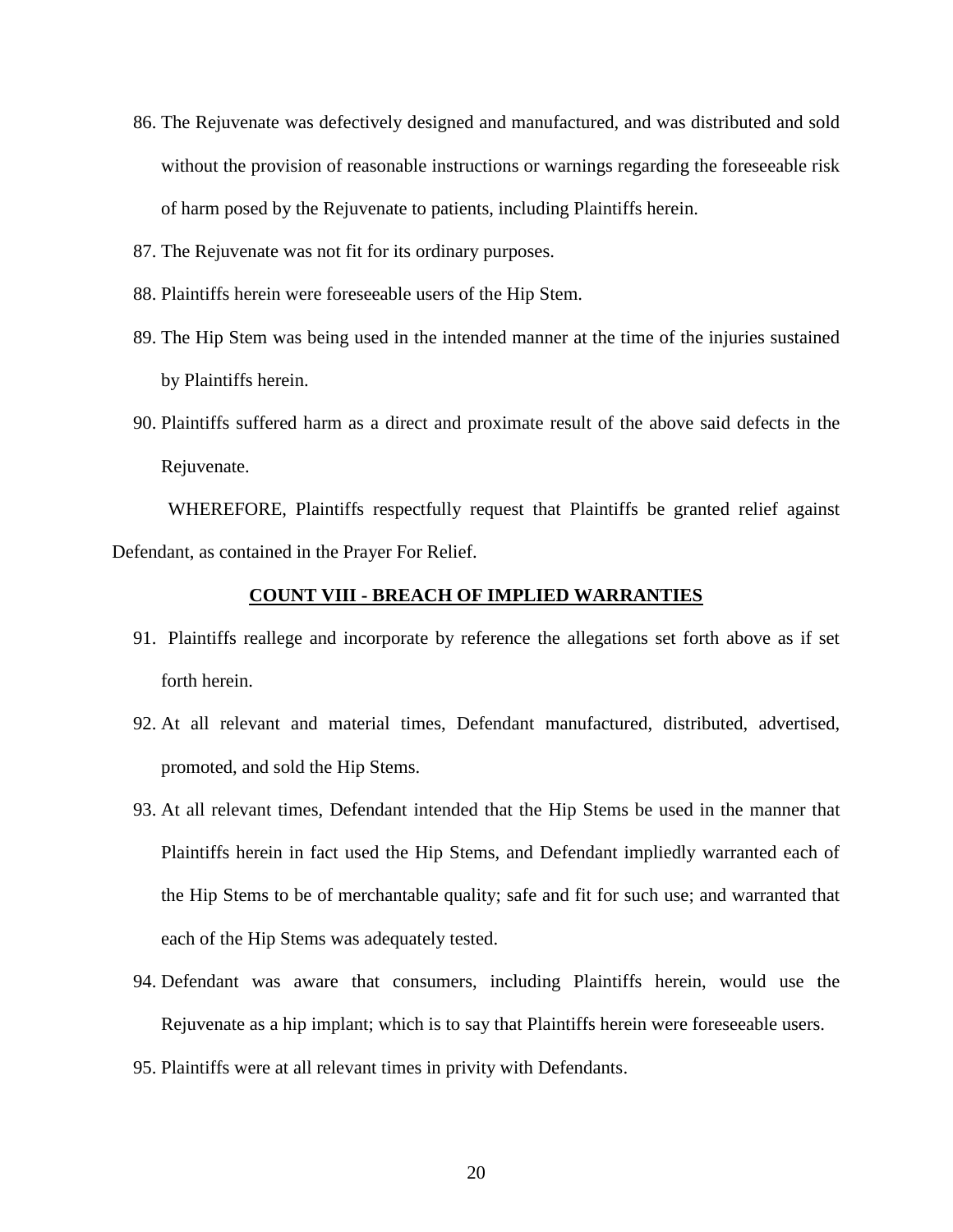- 96. The Rejuvenate was expected to reach and did in fact reach consumers, including Plaintiffs herein, without substantial changes in the condition in which the Hip Stems were manufactured and sold by Defendant.
- 97. Defendant breached various implied warranties with respect to the Hip Stems in the following manner:
	- a. Defendant represented through its labeling, advertising, marketing materials, detail persons, seminar presentations, publications, notice letters, and regulatory submissions that the Rejuvenate were safe and fraudulently withheld and concealed information about the substantial risks of serious injury and/or death associated with using the Rejuvenate;
	- b. Defendant represented that the Hip Stems were safe, and/or safer than other alternative hip implants and fraudulently concealed information which demonstrated that the Hip Stems were not safer than alternatives available on the market; and
	- c. Defendant represented that the Hip Stems were more efficacious than other alternative devices and fraudulently concealed information, regarding the true efficacy of the Rejuvenate System.
- 98. In reliance upon Defendant's implied warranties, Plaintiffs herein used the Rejuvenate as prescribed and in the foreseeable manner normally intended, recommended, promoted, and marketed by Defendant.
- 99. Defendant breached their implied warranty to Plaintiffs in that the Rejuvenate were not of merchantable quality, safe and fit for its intended use, or adequately tested, in violation of the following statutes: Ala. Code §§ 7-2-314, *et seq.;* Alaska. Stat. §§ 45.02.314, *et seq.;*  Ariz. Rev. Stat. Ann. §§ 47-2314, *et seq.;* Ark. Code Ann. §§ 4-2-314, *et seq.;* Cal. Comm. Code §§ 2314, *et seq.;* Colo. Rev. Stat. §§ 4-2-314, *et seq.;* Conn. Gen. Stat. Ann. §§ 42a-2-314, *et seq.;* Del. Code Ann. tit. 6, §§ 2-314, *et seq.;* D.C. Code Ann. §§ 28:2- 314, *et seq.;* Fla. Stat. Ann. §§ 672.314, *et seq.;* O.C.G.A. §§ 11-2-314, *et seq.;* Haw. Rev.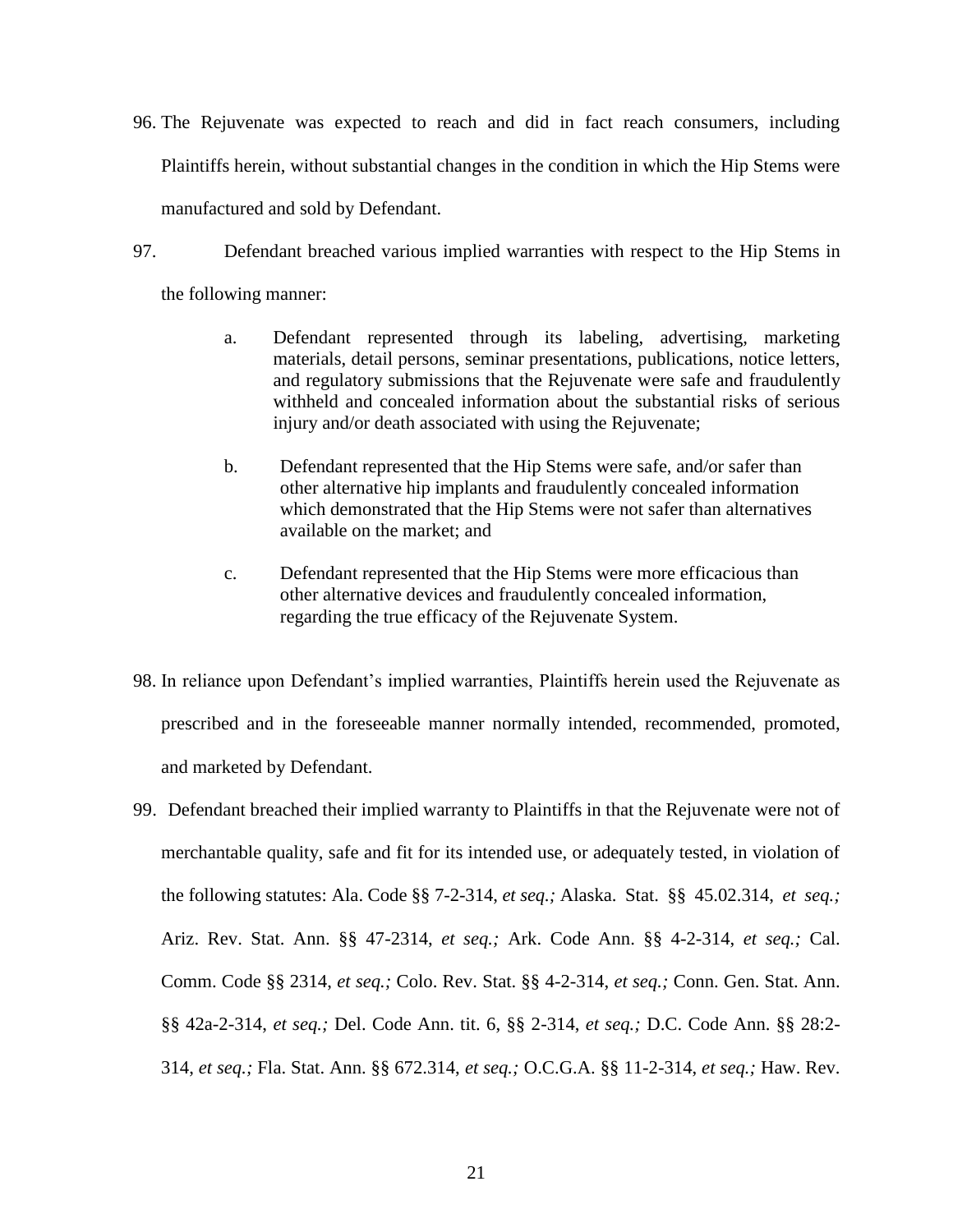Stat. §§ 490:2-314, *et seq.;* Id. Code §§ 28-2-314, *et seq.;* Ill. Comp. Stat. Ann. Ch. 810, 5/2-314, *et seq.;* Indiana Code Ann. §§ 26-1-2-314, *et seq.;* Iowa Code Ann. §§ 554.2314, *et seq.;* Kan. Stat. Ann. §§ 84-2-314, *et seq.;* Ky. Rev. Stat. Ann. §§ 355.2-314, *et seq.;*  La. Civ. Code Ann. art. 2520, *et seq. (*and is liable for redhibition under this statute); Me. Rev. Stat. Ann. tit. 11, §§ 2-314, *et seq.;* Md. Code Ann., Com. Law §§ 2-314, *et seq.;*  Mass. Gen. Laws Ann. Ch. 106, §§ 2-314, *et seq.;* Mich. Comp. Laws Ann. §§ 440.2314, *et seq.;* Minn. Stat. Ann. §§ 336.2-314, *et seq.;* Miss. Code Ann. §§ 75-2-314, *et seq.;* Mo. Rev. Stat. Ann. §§ 400.2-314, *et seq.;* Mont. Code Ann. §§ 30-2-314, *et seq.;* Neb. Rev. Stat. §§ 2-314, *et seq.;* Nev. Rev. Stat. §§ 104.2314, *et seq.;* N.H. Rev. Stat. Ann. §§ 382-A:2-314, *et seq.;* N.J. Stat. Ann. §§ 12A:2-314, *et seq.;* N.M. Stat. Ann. § 55-2- 314, *et seq.;* N.Y. U.C.C. Law §§ 2-314, *et seq.;* N.C. Gen. Stat. Ann. §§ 25-2-314, *et seq.;* N.D. Cent. Code §§ 41-02-31, *et seq.;* Ohio Rev. Code Ann. §§ 1302.27, *et seq.;*  Okl. Stat. Tit. 12A, §§ 2-314 *et seq.;* Or. Rev. Stat. §§ 72.3140, *et seq.;* 13 Pa. Stat. Ann. §§ 2314 *et seq.;* R.I. Gen. Laws §§ 6A-2-314, *et seq.;* S.C. Code Ann. §§ 36-2- 314, *et seq.;* S.D. Codified Laws §§ 57A-2-314, *et seq.;* Tenn. Code Ann. §§ 47-2-314, *et seq.;* Tex. Bus. & Com. Code Aim. §§ 2.314, *et seq.;* Utah Code Ann. §§ 70A-2-314, *et seq.;* Va. Code Ann. §§ 8.2-314, *et seq.;* Vt. Stat. Ann. §§ 9A-2-314, *et seq.;* Wash. Rev. Code §§ 62A.2-314, *et seq.;* W. Va. Code §§ 46-2-314, *et seq.;* Wis. Stat. Ann. §§ 402.314, *et seq.;* and Wyo. Stat. Ann. §§ 34.1-2-314, *et seq.*

100.As a result of Defendants' foregoing acts and omissions, Plaintiffs herein were and/or still are caused to suffer and/or are at a greatly increased risk of serious and dangerous side effects.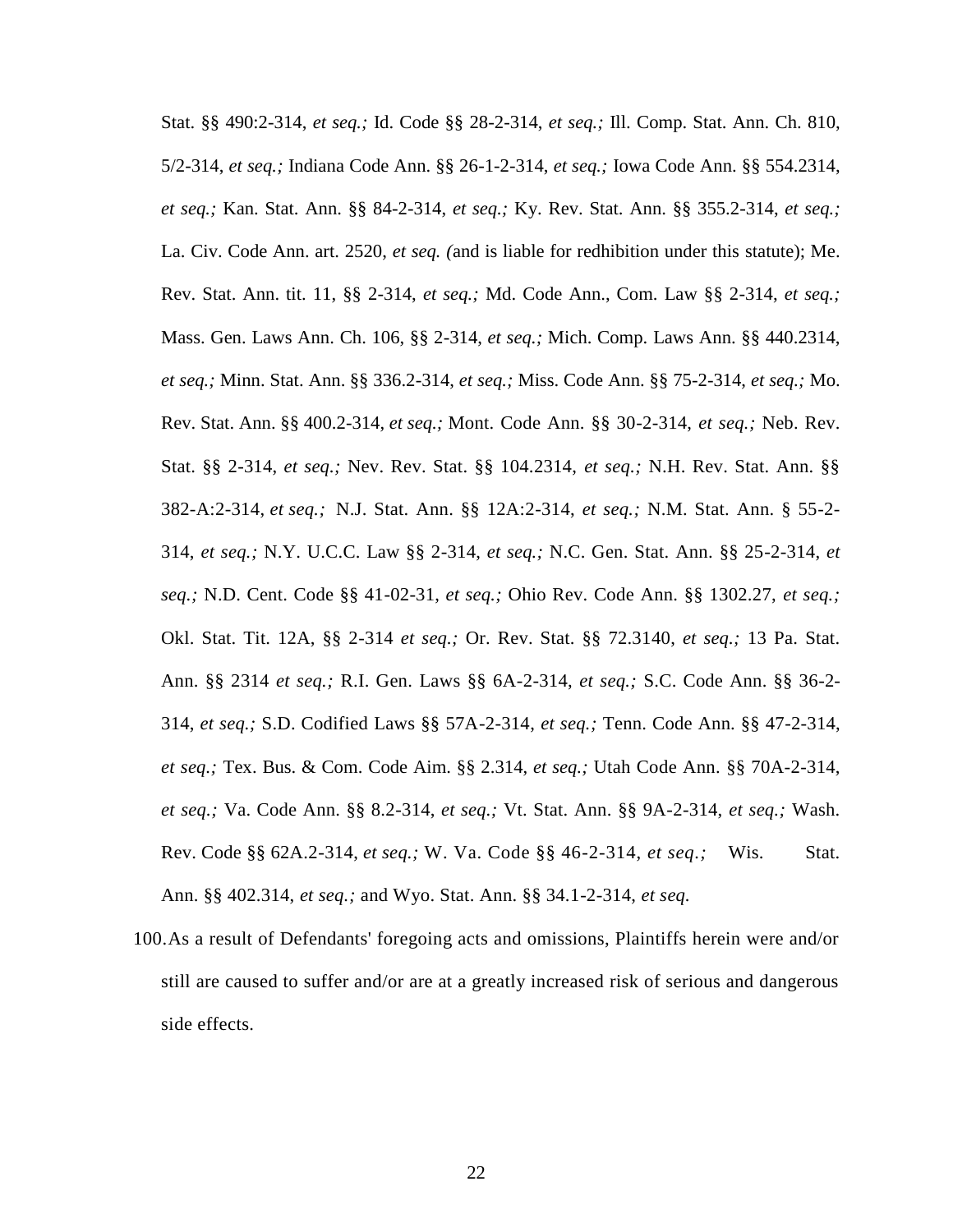101.As a direct and proximate result of the foregoing acts and omissions, Plaintiffs herein have required and will require health care and services, and have incurred medical, health care, incidental, and related expenses. Plaintiffs are informed and believe and further allege that Plaintiffs will in the future be required to obtain further medical care and/or hospital care and medical services.

WHEREFORE, Plaintiffs respectfully request that Plaintiffs be granted relief against Defendant, as contained in the Prayer For Relief.

### **COUNT IX - CONSUMER FRAUD AND/OR UNFAIR AND DECEPTIVE TRADE PRACTICES UNDER STATE LAW**

- 102.Plaintiffs reallege and incorporate by reference the allegations set forth above as if set forth herein.
- 103. Certain Plaintiffs herein will bring a cause of action for consumer fraud and/or unfair and deceptive trade practice under applicable state law.
- 104. Defendant is on notice that such claims may be asserted by individual Plaintiffs herein.

WHEREFORE, Plaintiffs respectfully request that Plaintiffs be granted relief against Defendant, as contained in the Prayer For Relief and as permitted by the applicable state laws.

### **COUNT X - GROSS NEGLIGENCE/MALICE**

- 105.Plaintiffs reallege and incorporate by reference the allegations set forth above as if set forth herein.
	- 106. The wrongs done by Defendant were aggravated by the kind of malice, fraud, and grossly negligent disregard for the rights of others, the public, and Plaintiffs herein for which the law would allow the imposition of exemplary damages (and which Plaintiffs herein will seek at the appropriate time under governing law). Such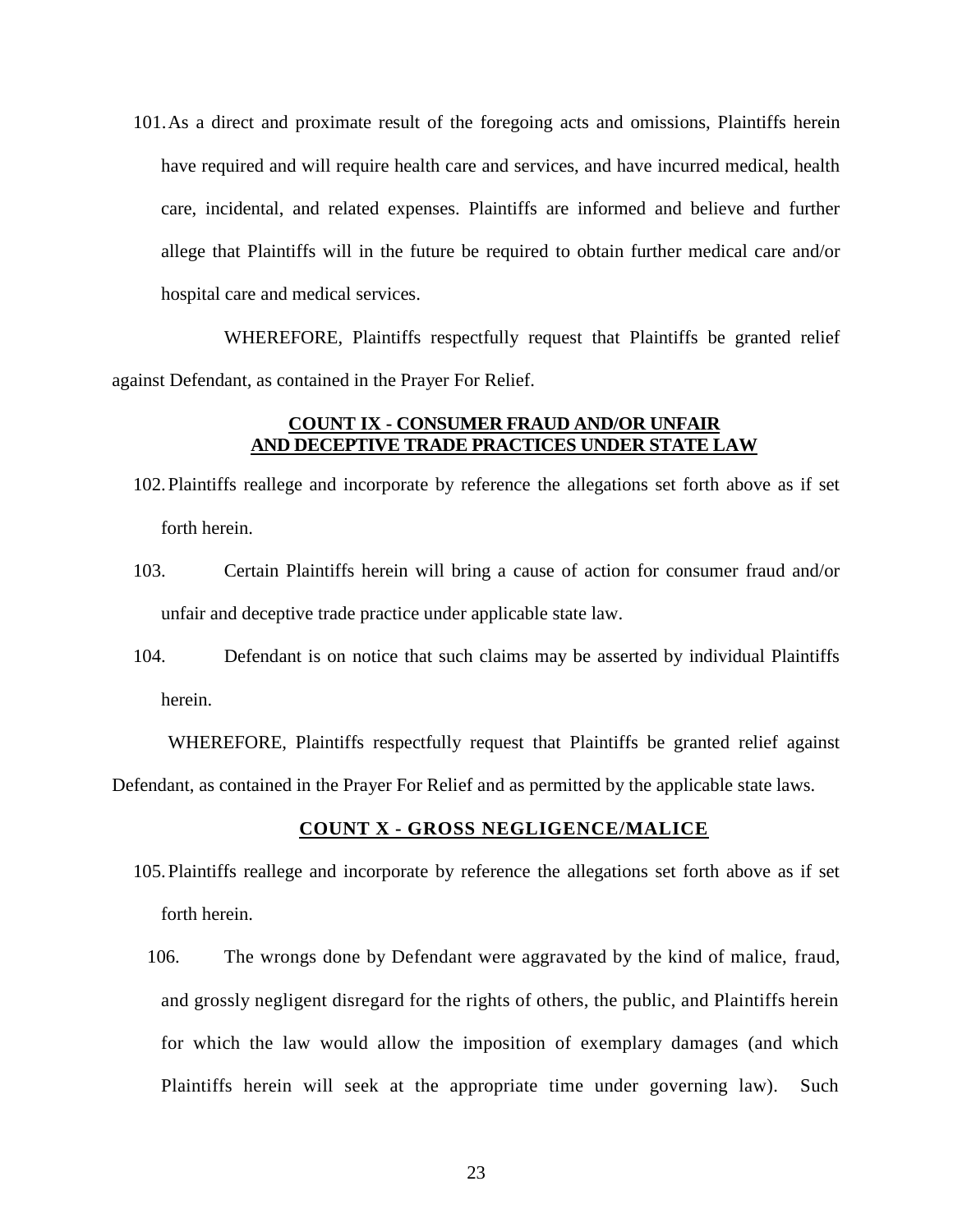exemplary damages are appropriate given Defendant's conduct, as further alleged herein, which includes the failure to comply with applicable Federal standards and or basic metallurgy and implant design practices, which recklessly caused substantial injuries to Plaintiffs herein (or, when viewed objectively from Defendant's standpoint at the time of the conduct, involved an extreme degree of risk considering the probability and magnitude of the potential harm to others), of which Defendant was actually, subjectively aware of the risks involved, but nevertheless proceeded with conscious indifference to the rights, safety, or welfare of others, or included a material representation that was false, with Defendant knowing that it was false or with reckless disregard as to its truth and as a positive assertion, with the intent that the representation is acted on by Plaintiffs herein.

- 107. Plaintiffs herein relied on the representations and suffered injuries as a proximate result of this reliance.
	- 108. Plaintiffs herein will seek to assert claims for exemplary damages at the appropriate time under governing law in an amount within the jurisdictional limits of the Court.
	- 109. Plaintiffs herein also allege that the acts and omissions of the Defendant, whether taken singularly or in combination with others, constitute gross negligence that proximately caused the injuries to Plaintiffs herein. In that regard, Plaintiffs herein will seek exemplary damages in amounts that would punish Defendant for its conduct and which would deter other manufacturers from engaging in such misconduct in the future.

WHEREFORE, Plaintiffs respectfully request that Plaintiffs be granted relief against Defendant, as contained in the Prayer For Relief.

24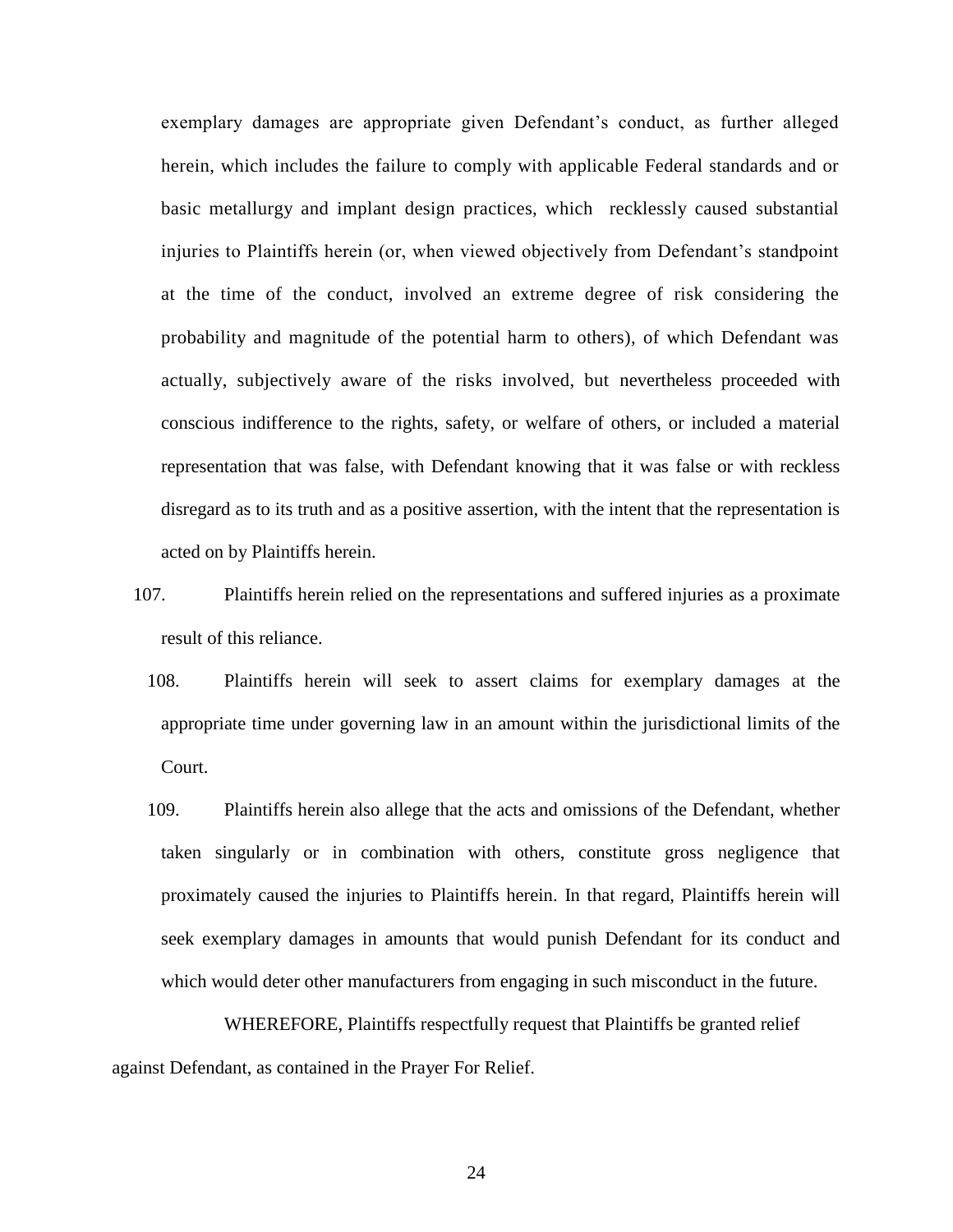#### **COUNT XI - LOSS OF CONSORTIUM**

- 110. Plaintiffs reallege and incorporate by reference the allegations set above as if set forth herein.
- 111. At all times material, Plaintiff was married to Plaintiff's spouse. As a result of the injuries and damages sustained by Plaintiff, Plaintiff's spouse has suffered the loss of care, comfort, society and affections from Plaintiff.

WHEREFORE, Plaintiffs respectfully request that Plaintiffs be granted relief against Defendant, as contained in the Prayer For Relief.

# **COUNT XII – PUNITIVE DAMAGES UNDER COMMON LAW, PUNITIVE DAMAGES ACT (N.J.S.A. 2A:15-5.9, et seq.), and PRODUCT LIABILITY ACT (N.J.S.A. 2A:58C-1 et seq.)**

- 112.Plaintiffs reallege and incorporate by reference the paragraphs above, as though fully set forth herein.
- 113.At all times material hereto, Defendant knew or should have known that the Hip Stems were inherently more dangerous than alternative hip replacement systems on the market, including having a greater risk of fretting and corrosion, shorter life span, and an increased need for additional surgeries due to premature failure of the Rejuvenate System.
- 114.At all times material hereto, Defendant attempted to misrepresent and did misrepresent facts concerning the safety of the Rejuvenate System.
- 115.Defendant's misrepresentations included knowingly withholding material information from the medical community and the public, including Plaintiffs herein, concerning the safety and efficacy of the Rejuvenate System.
- 116. At all times material hereto, Defendant knew and recklessly disregarded the fact that the Rejuvenate System was subject to causing fretting and corrosion in patients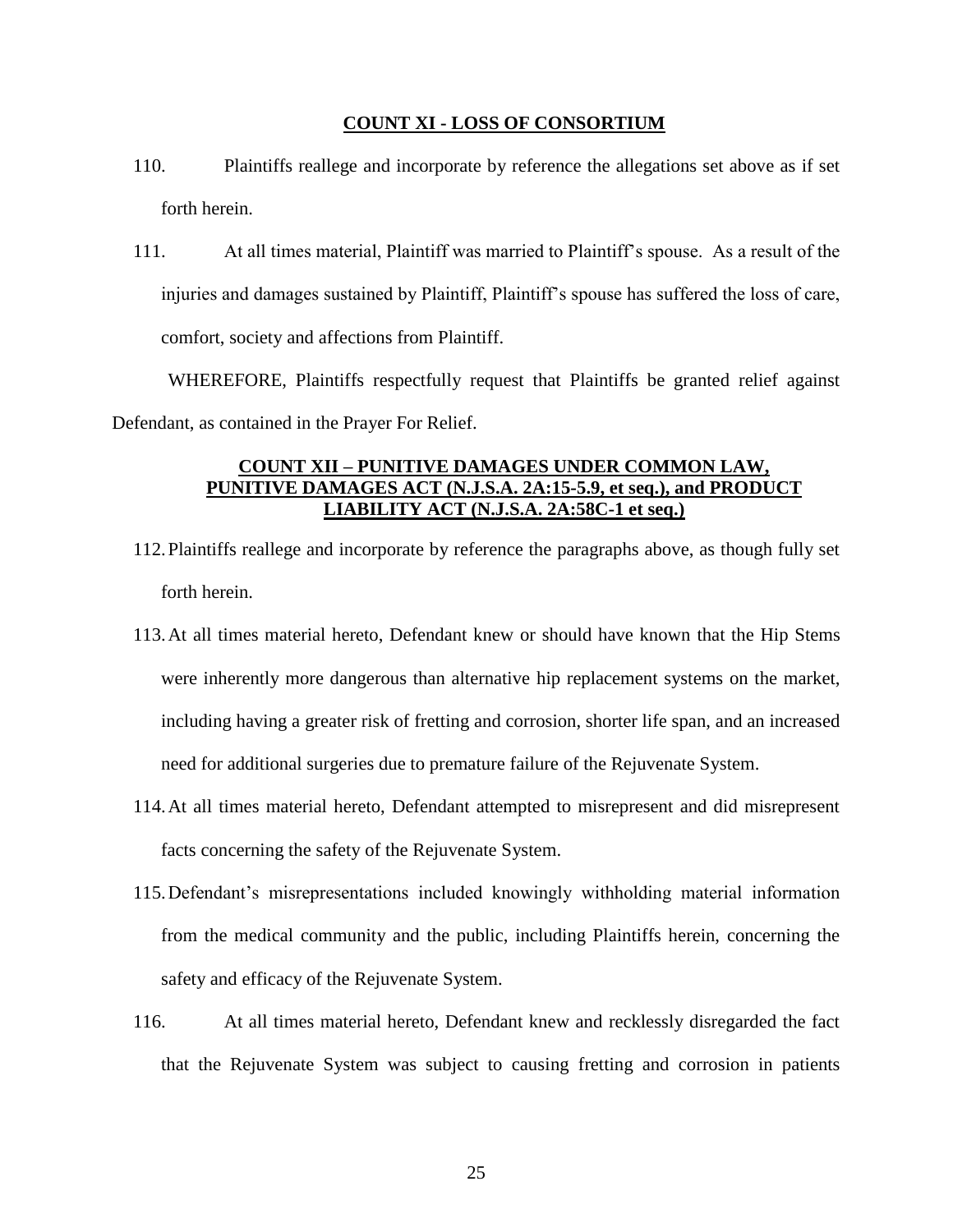implanted with the device, including Plaintiffs herein, with far greater frequency than safer alternative hip replacement systems.

- 117. Notwithstanding the foregoing, Defendant continued to aggressively market the without disclosing the aforesaid side effects and risks to Plaintiffs herein when there were safer alternative methods and products available.
- 118. Defendant knew of the Rejuvenate System's defective and unreasonably dangerous nature, as set forth herein, but continued to design, develop, manufacture, market, distribute, and sell the Rejuvenate System so as to maximize Defendant's sales and profits at the expense of the health and safety of the public, including Plaintiffs herein, in conscious and/or negligent disregard of the foreseeable harm.
- 119. Defendant's intentional and/or reckless, fraudulent, and malicious failure to disclose information deprived Plaintiffs herein and Plaintiffs' surgeons of necessary information to enable Plaintiffs herein to weigh the true risks of using the Rejuvenate System against its benefits.
- 120. As a direct and proximate result of the Defendant's conscious and deliberate disregard for the rights and safety of consumers, including Plaintiffs herein, Plaintiffs suffered severe and permanent physical injuries as set forth above.
- 121. The aforesaid conduct of Defendant was committed with knowing, conscious, and deliberate disregard for the rights and safety of consumers, including Plaintiffs herein, thereby entitling Plaintiffs to punitive damages in an amount appropriate to punish the Defendant and deter it from similar conduct in the future.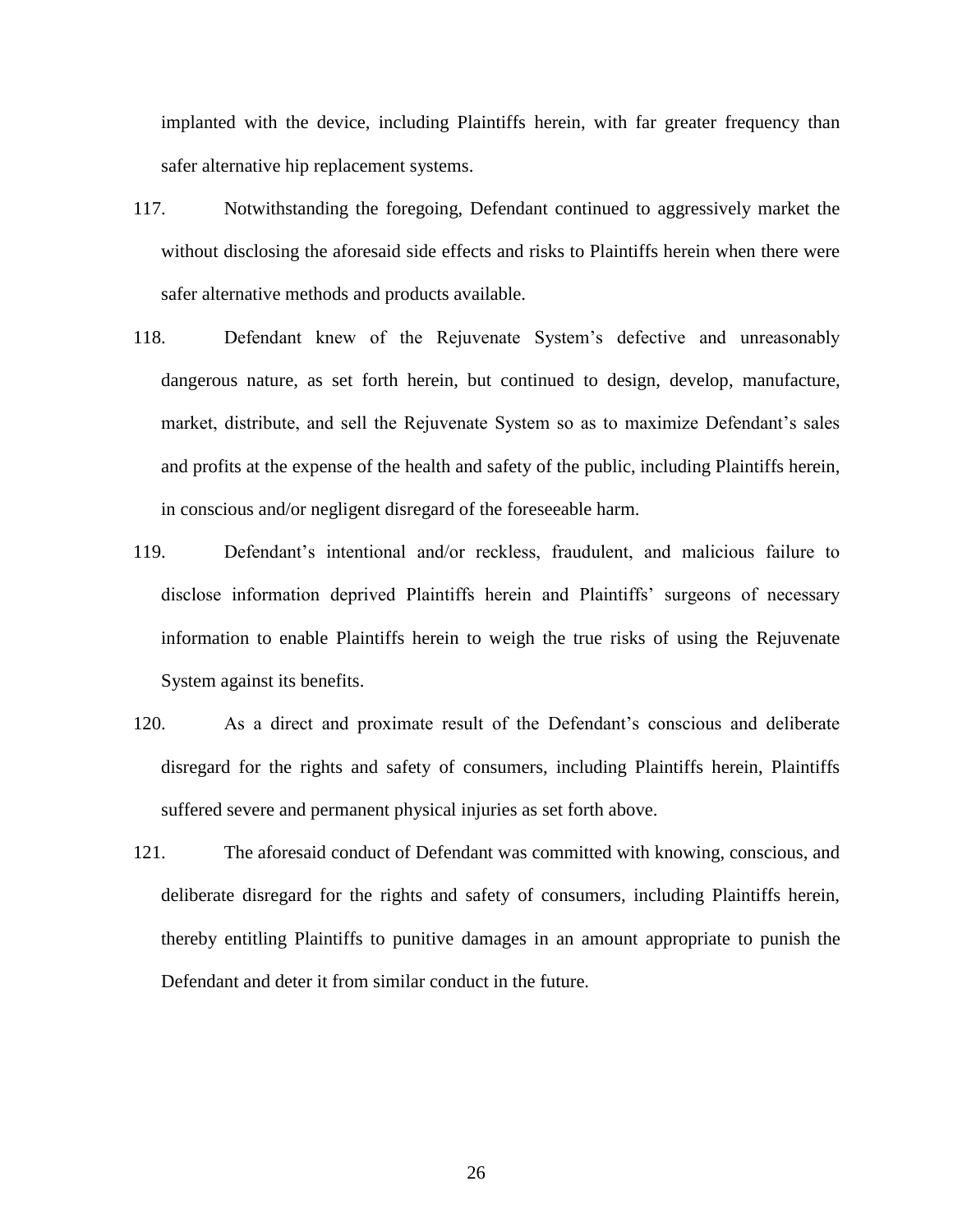- 122.Defendant's actions showed willful misconduct, malice, fraud, wantonness, oppression, or that demonstrated entire want of care raises the presumption of conscious indifference to the consequences.
- 123.Plaintiffs herein allege the cause of action for punitive damages, despite the holding of *McDarby v. Merck*, in that these Hip Stems were never approved as safe and effective, and the holding in that case is otherwise inapplicable herein.

WHEREFORE, Plaintiffs herein demands judgment against Defendant for compensatory and punitive damages, together with interest, costs of suit, attorneys' fees, and all such other relief as the Court deems proper.

### **COUNT XIII - MEDICAL MONITORING**

- 124.Plaintiffs reallege and incorporate by reference the allegations set above as if set forth herein.
- 125. At all times relevant to this cause of action, Defendant was in the business of designing, developing, manufacturing, marketing, and selling sophisticated medical devices, including the Rejuvenate System.
- 126.Defendant, in designing, developing, manufacturing, marketing, labeling, selling, monitoring and overseeing the Hip Stems, had a duty to act with reasonable care and to warn Plaintiffs herein and Plaintiffs' physicians of the risks; dangers; adverse events involving fretting and corrosion; and other potential failures and defects of the Rejuvenate System.
- 127. At the time of the manufacture and sale of the Rejuvenate System (from 2008 through July of 2012), Defendant knew or should have known the following with regard to the Hip Stems: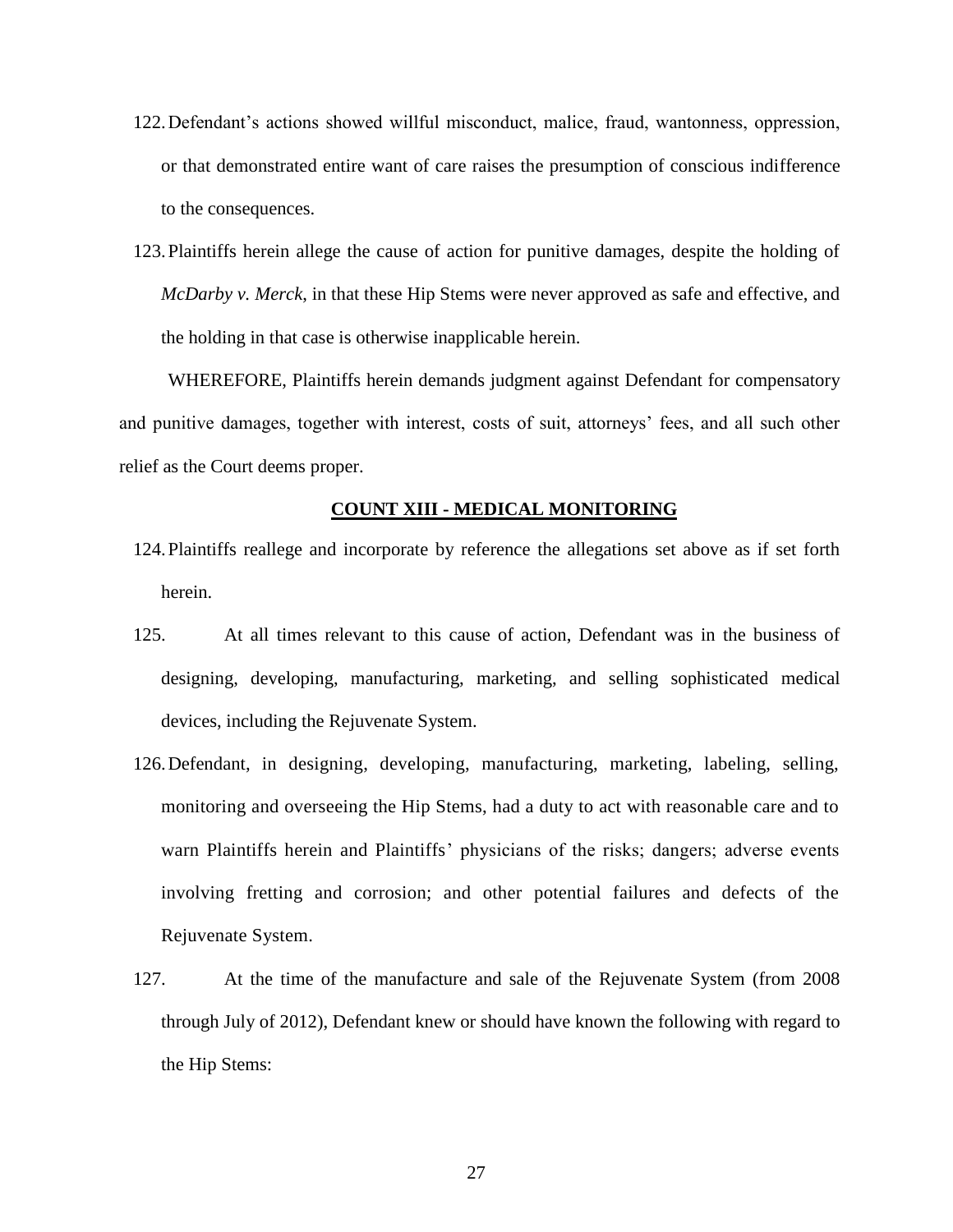- a. That the Hip Stems were designed and manufactured in such a manner so as to present an unreasonable risk of failure;
- b. That the Hip Stems were substandard and dangerous in that they combined a cobalt and chromium neck with a titanium stem;
- c. That the Hip Stems were designed and manufactured so as to present an unreasonable risk of fretting and/or corrosion;
- d. That the Hip Stems were designed and manufactured so as to present an unreasonable risk of metallosis; and/or
- e. That the Hip Stems were designed and manufactured to have unreasonable and insufficient strength or structural integrity to withstand normal placement within the human body.
- 128. Defendant committed one or more breaches of the duty of reasonable care and

were negligent in the following manner:

- a. Unreasonably and carelessly failing to properly warn of the dangers and risks of harm associated with the Hip Stems, including, but not limited to, the incidence of fretting and/or corrosion and/or the likelihood that these Hip Stems could not be safely removed.
- b. Unreasonably and carelessly manufacturing the Rejuvenate System in such a manner that the Hip Stems had insufficient strength or structural integrity and/or the appropriate materials utilized in the product to withstand the foreseeable use of normal placement within the human body; and/or
- c. Unreasonably and carelessly designing the Rejuvenate System in such a manner that that the Hip Stems presented increased risks of harm to Plaintiffs herein in that the devices were prone to fretting, corrosion or other modes of failure.
- 129. Plaintiffs herein have been and continue to be exposed to greater than normal background levels of metal debris because all have had the Hip Stems implanted in their bodies and those Hip Stems are likely to fret, corrode, and/or otherwise fail and cause future injuries due to their defective design and manufacture.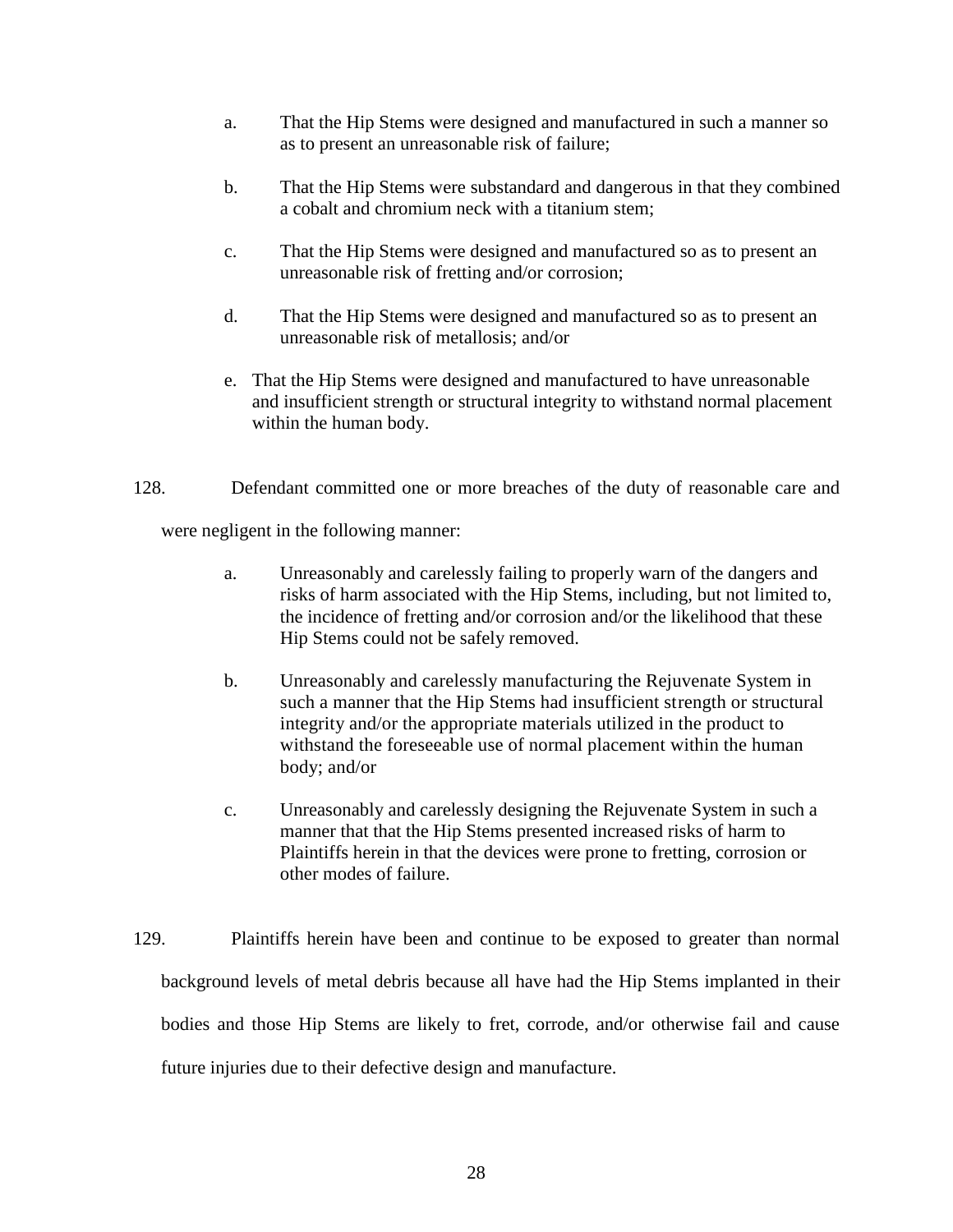- 130. The Hip Stems that have been implanted in Plaintiffs herein have been proven to be hazardous.
- 131. Defendant's negligent design, manufacture and/or failure to warn caused the Hip Stems to be implanted in the bodies of Plaintiffs' herein.
- 132. As a direct and proximate result of Defendant's negligence and/or defects in the design and manufacture of the Rejuvenate System, Plaintiffs herein face a significantly increased risk of adverse local tissue reactions, metallosis, and/or other serious latent diseases due to the fretting, corrosion, and/or other failure modes of the Hip Stems.
- 133. As a further direct and proximate result of the foregoing negligence and/or defects in the design and manufacture of the Rejuvenate System, Plaintiffs herein require regular and frequent medical monitoring for the duration of time that Defendant's Hip Stems remain in the bodies of Plaintiffs herein, and Plaintiffs will also be required to expend money and incur obligations to undergo tests to determine their risks and the onset of the diseases and injuries caused by the Hip Stems and associated metallosis, corrosion, and adverse local tissue reactions.
- 134. Medical monitoring tests and procedures exist which make the early detection of adverse local tissue reaction, metallosis, and other conditions that maybe caused by the failure of the Hip Stems possible. The necessary medical monitoring includes, but is not limited to, blood tests and imaging studies such as magnetic resonance imaging.
- 135. The proposed medical monitoring for Plaintiffs herein are unnecessary for individuals who have not been implanted with the Hip Stems, since such individuals do not have hip implants that are prone to fretting, corrosion or other failure implanted in their bodies.

29